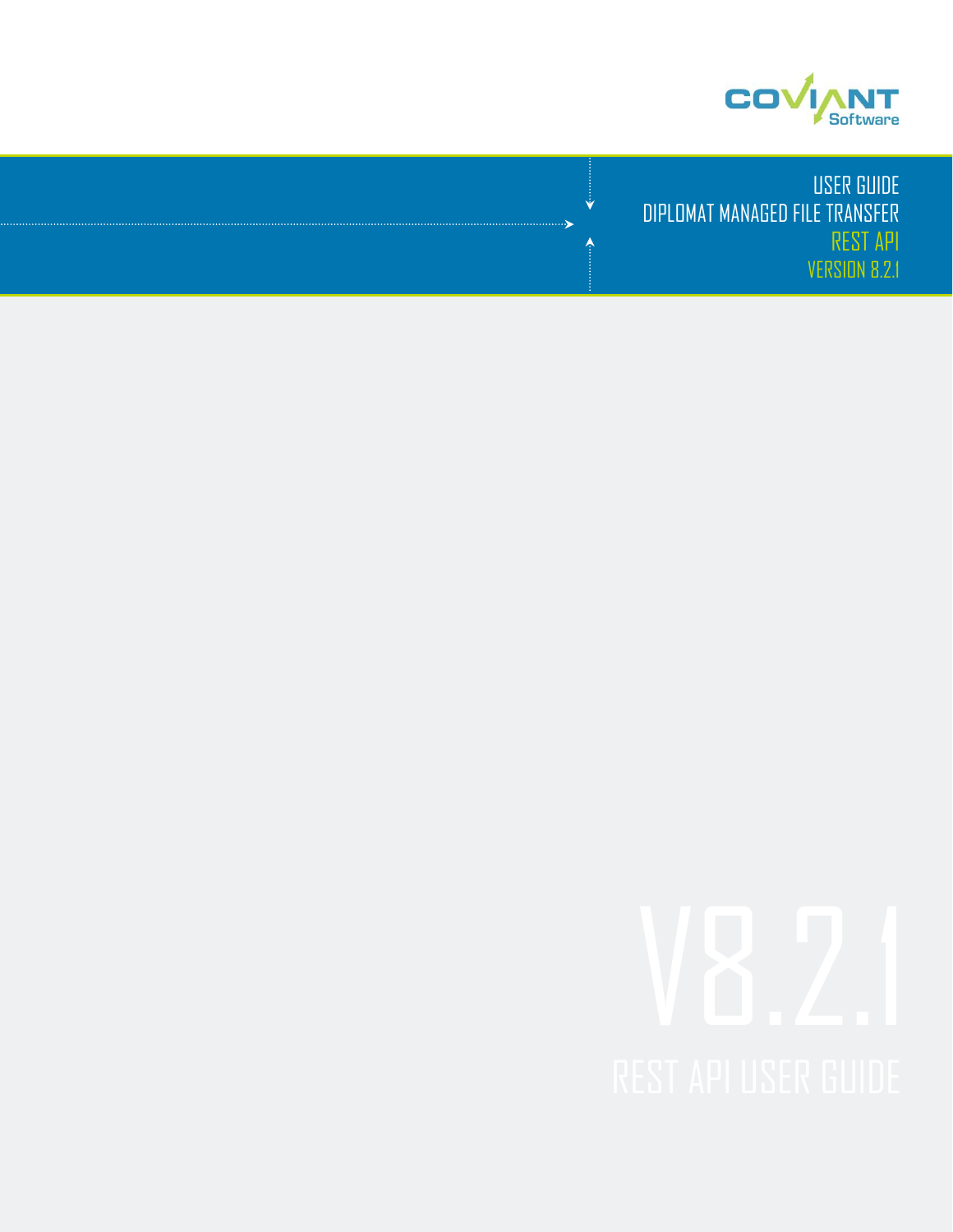#### **Copyright Notice**

COPYRIGHT ©2016-2020, Coviant Software LLC. All rights reserved.

This document is unpublished and the foregoing notice is affixed to protect Coviant Software LLC in the event of inadvertent publication. No part of this document may be reproduced in any form, including photocopying or transmission electronically to any computer, without prior written consent of Coviant Software LLC. The information contained in this document is confidential and proprietary to Coviant Software LLC and may not be used or disclosed except as expressly authorised in writing by Coviant Software LLC.

### **Trademarks**

The Coviant name and logo and the Diplomat name and logo are trademarks of Coviant Software LLC. Other product names that are mentioned in this document may be trademarks or registered trademarks of their respective companies and are hereby acknowledged.

### **License Agreement**

NOTICE TO ALL USERS: CAREFULLY READ THE APPROPRIATE LEGAL AGREEMENT CORRESPONDING TO THE LICENSE YOU PURCHASED, WHICH SETS FORTH THE GENERAL TERMS AND CONDITIONS FOR THE USE OF THE LICENSED SOFTWARE. IF YOU DO NOT AGREE TO ALL OF THE TERMS SET FORTH IN THE AGREEMENT, DO NOT INSTALL THE SOFTWARE.

Diplomat products may NOT be downloaded or otherwise exported or re-exported to any parties in Cuba, Iran, North Korea, Sudan, or Syria. You agree not to directly or indirectly export or re-export (including by transmission) these Diplomat products to any parties in the above countries without first obtaining any required export license or governmental approval.

By downloading or using Diplomat products, you are agreeing to the foregoing and you are representing and warranting that you are not located in and are not a national or resident of Cuba, Iran, North Korea, Sudan, or Syria.

DIPLOMAT PRODUCTS CONTAIN ENCRYPTION TECHNOLOGY THAT IS CONTROLLED FOR EXPORT BY THE U.S. BUREAU OF INDUSTRY AND SECURITY UNDER THE EXPORT ADMINISTRATION REGULATIONS. IN ADDITION TO OTHER RESTRICTIONS DESCRIBED IN THIS DOCUMENT AND THE DIPLOMAT LICENSE AGREEMENT, YOU MAY NOT USE DIPLOMAT PRODUCTS, OR EXPORT DIPLOMAT PRODUCTS TO ANY PARTY WHERE YOU KNOW, OR HAVE GOOD REASON TO BELIEVE, THAT DIPLOMAT PRODUCTS MAY BE USED IN CONNECTION WITH THE PROLIFERATION OF NUCLEAR, CHEMICAL OR BIOLOGICAL WEAPONS OR MISSILES.

Diplomat products are classified under ECCN 5D992B.1 with CCATS # G049200 as of June 14, 2006 which authorizes these products for export and re-export under Section 742.15 (B) (2) of the Export Administration Regulations (*Review Requirement for Mass Market Encryption Commodities and Software Exceeding 64 Bits*).

#### **Contacting Coviant Software LLC**

Installation and configuration support is provided under warranty for 45 days from initial purchase, as well as under annual maintenance agreements. Email and phone support is available from 9 a.m. ET to 5 p.m. ET weekdays. If you require assistance, contact Coviant Software support as follows:

| Voice:  | 781.210.3310 x2             |
|---------|-----------------------------|
| Fax:    | 781.210.3313                |
| Web:    | www.coviantsoftware.com     |
| E-mail: | support@coviantsoftware.com |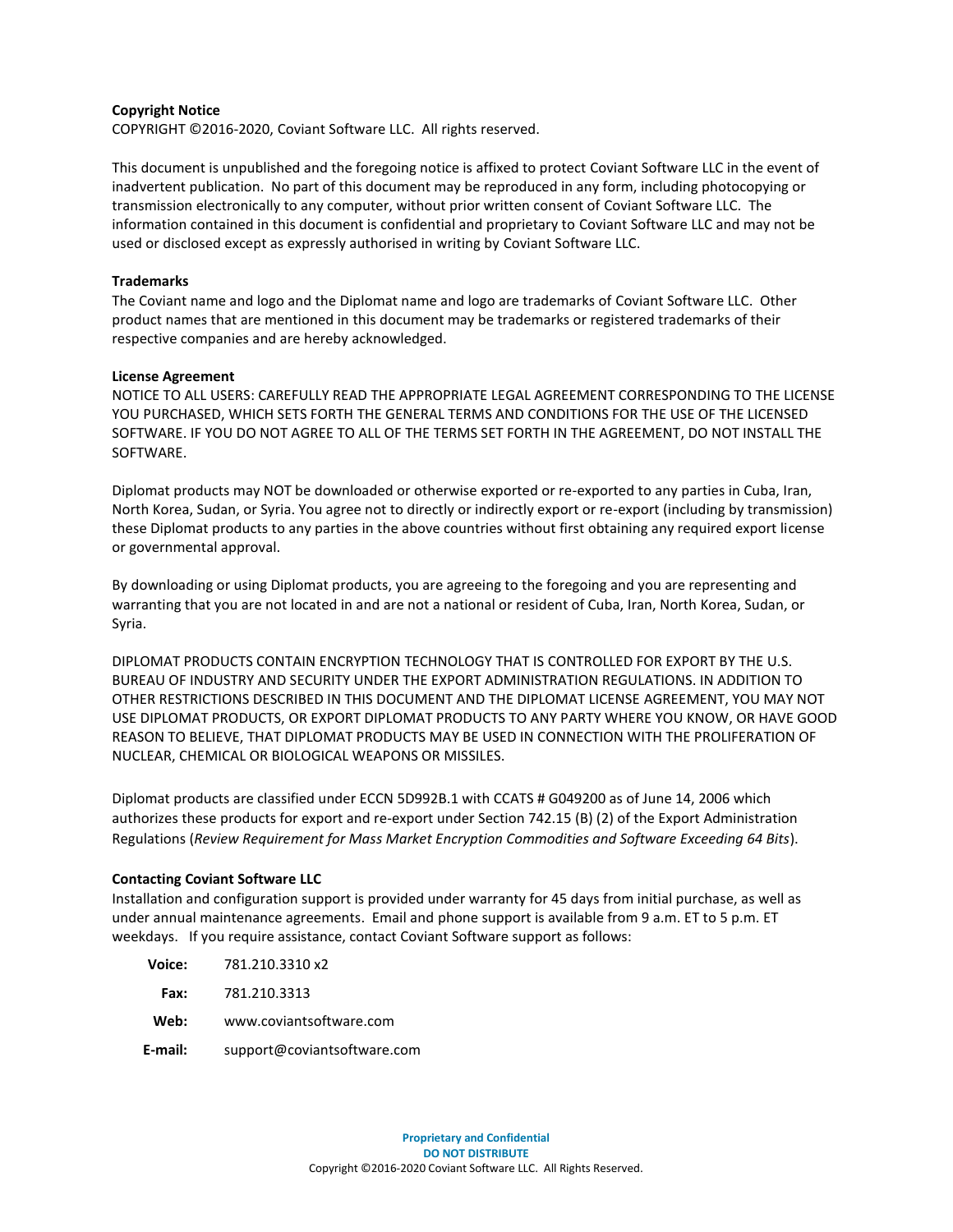### **Table of Contents**

| 1                                                | <b>Overview</b><br>1                 |                                    |                                                           |    |
|--------------------------------------------------|--------------------------------------|------------------------------------|-----------------------------------------------------------|----|
| $\mathbf{2}$<br><b>Create Target Transaction</b> |                                      |                                    | 2                                                         |    |
| 3                                                |                                      | <b>API Requests/Response Codes</b> |                                                           |    |
|                                                  | 3.1                                  |                                    | <b>Standard Response Codes</b>                            | 3  |
|                                                  | 3.2                                  | Requests                           |                                                           | 4  |
|                                                  |                                      | 3.2.1                              | Cancel Job Request                                        | 4  |
|                                                  |                                      | 3.2.2                              | <b>Connect Request</b>                                    | 4  |
|                                                  |                                      | 3.2.3                              | <b>Disconnect Request</b>                                 | 5  |
|                                                  |                                      | 3.2.4                              | Job Histories Request                                     | 5  |
|                                                  |                                      | 3.2.5                              | <b>Job History Request</b>                                | 5  |
|                                                  |                                      | 3.2.6                              | <b>Job Summary Request</b>                                | 5  |
|                                                  |                                      | 3.2.7                              | Log Buffer Request                                        | 6  |
|                                                  |                                      | 3.2.8                              | Log View Request                                          | 6  |
|                                                  |                                      | 3.2.9                              | Remove Log View Request                                   | 6  |
|                                                  |                                      | 3.2.10                             | RunNow Job Request                                        | 7  |
|                                                  |                                      | 3.2.11                             | RunAdHoc Job Request                                      | 7  |
|                                                  |                                      | 3.2.12                             | Terminate Job Request                                     | 9  |
|                                                  |                                      | 3.2.13                             | <b>Transaction Statuses Request</b>                       | 9  |
| 4                                                | <b>API Usage Example</b>             |                                    | 11                                                        |    |
|                                                  | 4.1                                  | Connect                            |                                                           | 11 |
|                                                  | 4.2                                  | RunNow Job                         |                                                           | 12 |
|                                                  | 4.3                                  | RunAdHoc Job                       |                                                           | 12 |
|                                                  |                                      | 4.3.1                              | URL Querystring Parameter-based invocation (asynchronous) | 12 |
|                                                  |                                      | 4.3.2                              | JSON Parameter-based invocation (synchronous)             | 12 |
|                                                  | 4.4                                  |                                    | ListPartners Request                                      | 14 |
|                                                  | 4.5<br><b>Transaction Statuses</b>   |                                    |                                                           | 15 |
|                                                  | 4.6                                  | <b>Disconnect</b>                  |                                                           | 18 |
| 5.                                               | 19<br><b>Appendix: XML Responses</b> |                                    |                                                           |    |
|                                                  | 5.1                                  |                                    | <b>Connect Request Response</b>                           | 19 |
|                                                  |                                      | 5.1.1                              | 200 Response Code                                         | 19 |
|                                                  |                                      | 5.1.2                              | 409 Response Code                                         | 19 |
|                                                  | $5.2$                                |                                    | Job Histories Request Response                            | 20 |
|                                                  |                                      | 5.2.1                              | 200 Response Code                                         | 20 |
|                                                  | 5.3                                  |                                    | Job Summary Request Response                              | 21 |
|                                                  |                                      | 5.3.1                              | 200 Response Code                                         | 21 |
|                                                  | 5.4                                  | Log Buffer Request                 |                                                           | 21 |
|                                                  |                                      | 5.4.1                              | 200 Response Code                                         | 21 |
|                                                  | 5.5                                  | Log View Request                   |                                                           | 22 |
|                                                  |                                      | 5.5.1                              | 200 Response Code                                         | 22 |
|                                                  | 5.6                                  |                                    | <b>Transaction Statuses Request</b>                       | 22 |
|                                                  |                                      | 5.6.1                              | 200 Response Code                                         | 22 |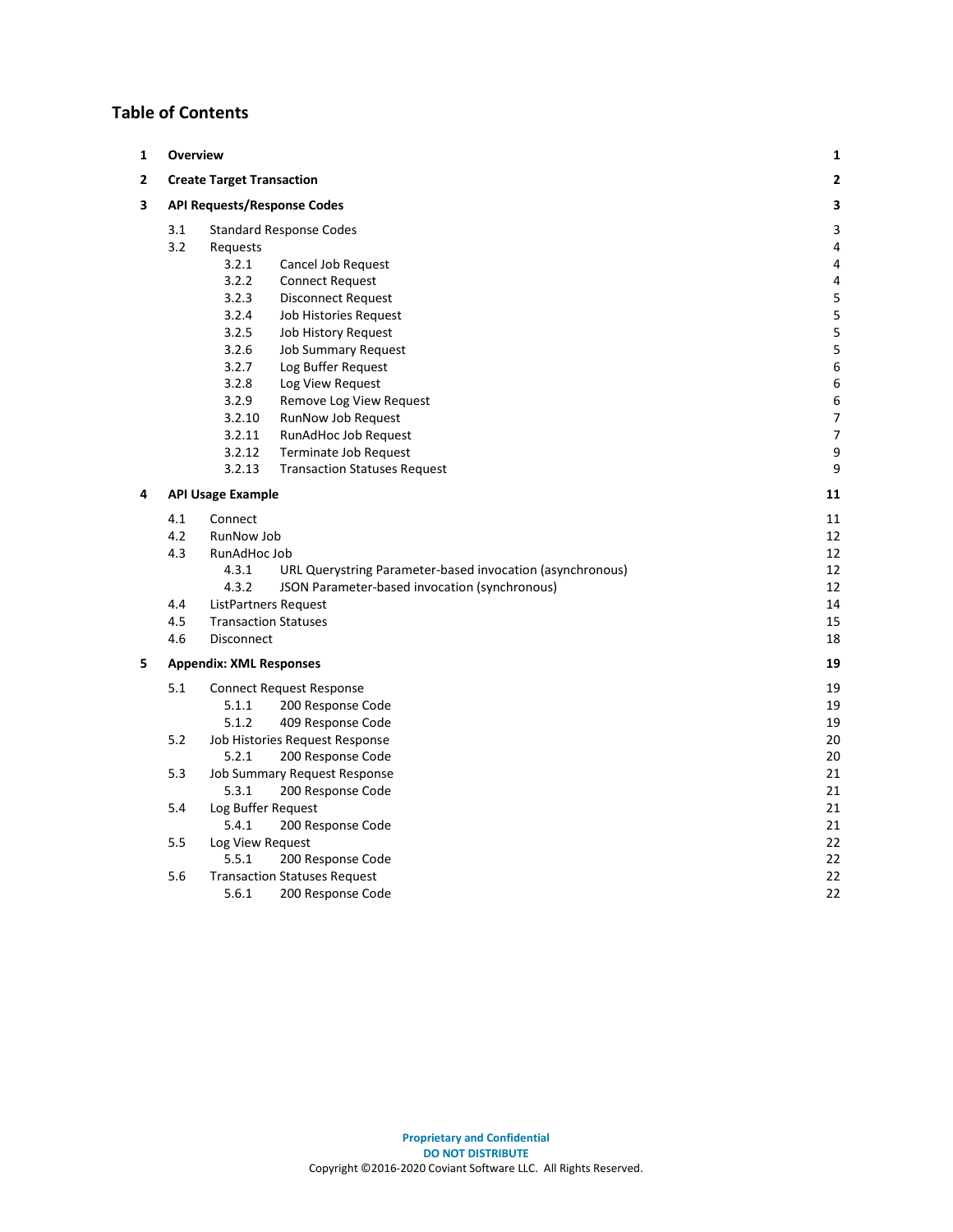# <span id="page-3-0"></span>**1 Overview**

The Diplomat MFT REST API enables development and/or extension of third-party applications to run file transfer jobs and obtain job status from the Diplomat MFT Service. Use of the REST API requires a license that allows requests from the API.

The REST API is based on HTTP or HTTPS version 1.1. All messaging is synchronous request/response and enables client processes to make requests to the Diplomat MFT Service. Using API requests, you can:

- Run existing jobs
- Run ad-hoc jobs
- Cancel jobs
- **■** Terminate jobs
- Obtain current job status
- Obtain job summaries
- Obtain job history, including log entries

The Diplomat MFT REST API adheres to the following points of the REST paradigm:

- **■** Makes use of a uniform interface that enables a separation of concerns between client and server.
- **E** Enables stateless client-server interaction, except with regard to authentication. After a client is authenticated, the session information is persisted via the use of standard HTTP cookies.
- **■** Uses the standard HTTP protocol, using HTTP verbs and not requiring the use of any other specific protocol or language.
- **EXEDENT Allows for client platform and language independence (i.e. the client software can run on any operating** system and can be developed in any language).
- **Presents response data using standard XML syntax and, in some cases, JSON.**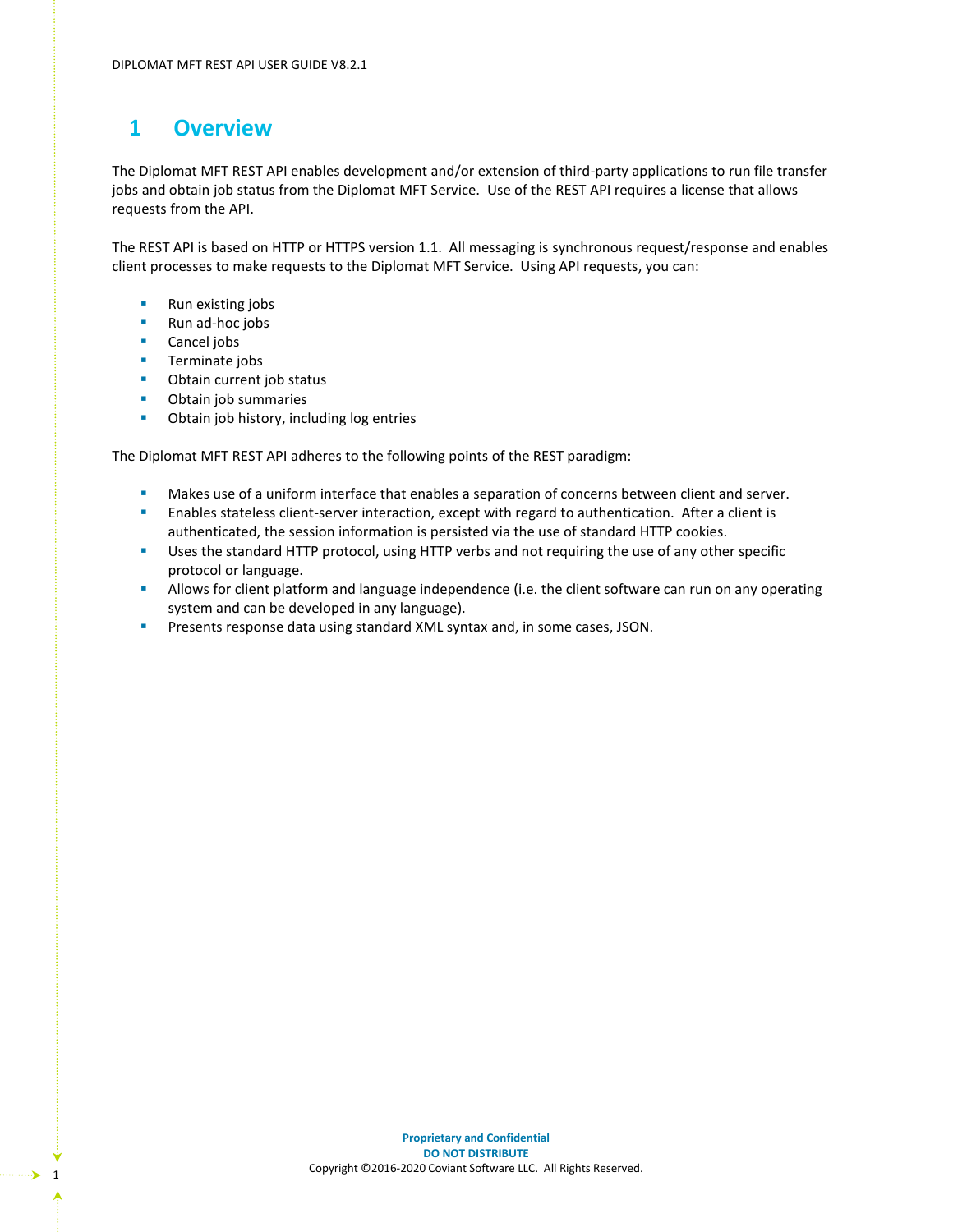# <span id="page-4-0"></span>**2 Create Target Transaction**

To use the *Run Now* API endpoint, a target transaction must be defined in Diplomat MFT. For *Run Now Ad-Hoc* requests, the request itself will contain the definition of the job to execute.

Open the Diplomat MFT Client. Create an inbound or outbound transaction with the desired characteristics to be executed using the API. *Check Allow Diplomat MFT API requests* on the *Job Execution* panel on the transaction screen.

If you want to ONLY allow Diplomat MFT API requests, then set *Run Jobs Using* in the Job Execution panel to <NONE>. **Do not** check the *Do Not Run* box, because doing so will prevent execution by the REST API call.

| <b>Job Execution-</b>                                                          |  |  |  |
|--------------------------------------------------------------------------------|--|--|--|
| Do Not Run<br><b>Run Now</b>                                                   |  |  |  |
| r Diplomat Scheduler-                                                          |  |  |  |
| Run Jobs Using:<br>$<$ NONE $>$<br>$\checkmark$                                |  |  |  |
| <b>External Requests</b>                                                       |  |  |  |
| Allow Diplomat MFT API requests<br>Allow Diplomat MFT Scripting Agent requests |  |  |  |
| Password:                                                                      |  |  |  |
| Repeat Password:                                                               |  |  |  |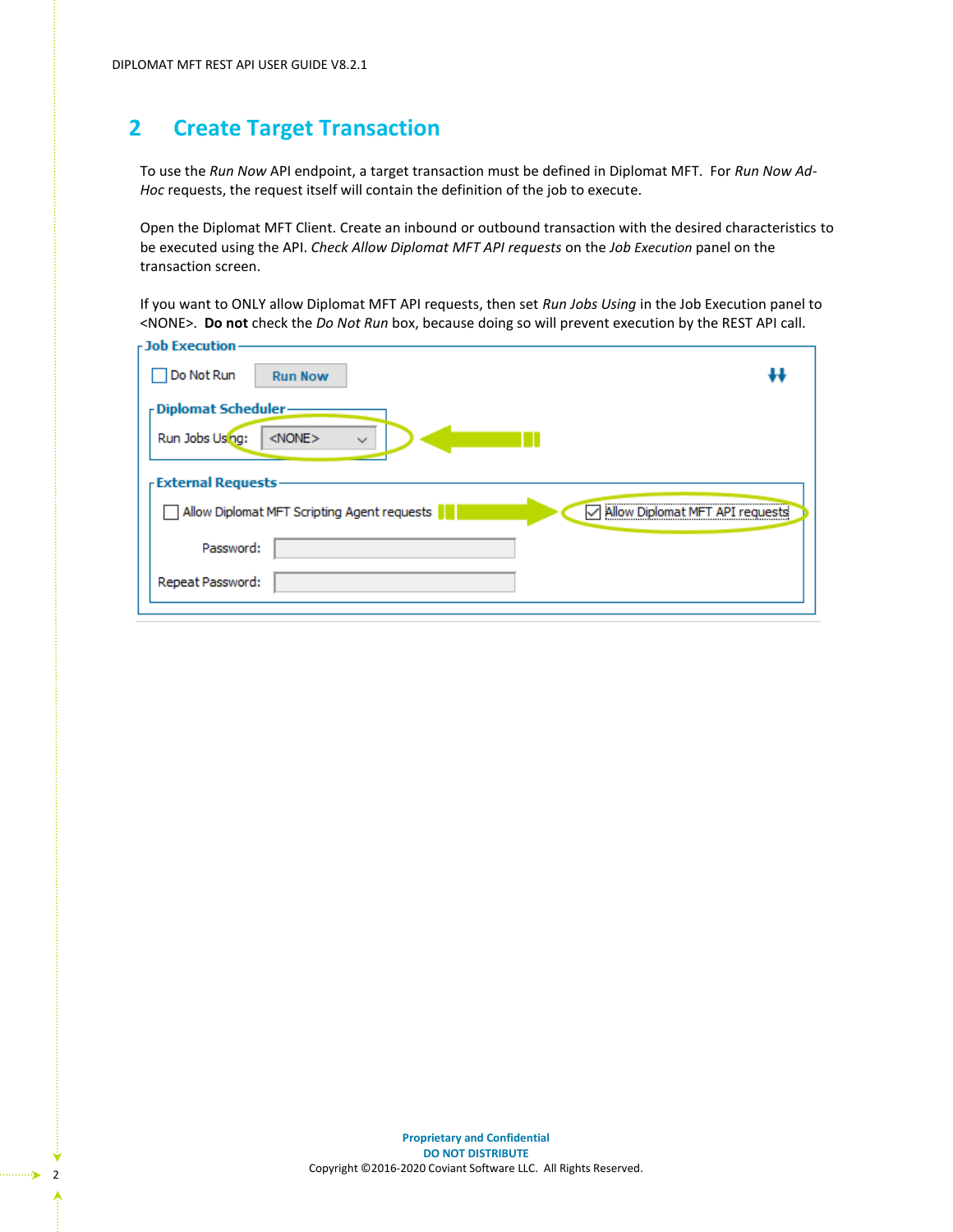# <span id="page-5-0"></span>**3 API Requests/Response Codes**

The REST API uses request/response messaging. The protocol for requests/responses is HTTP or HTTP/S version 1.1.

The Diplomat MFT Service, by default, listens on port 8080 for HTTPS connections and on port 8443 for HTTP connections. API requests should be directed to the URI /diplomat/APIRequest as POST requests. **NOTE:** If the Diplomat MFT Service is configured to listen on other ports (e.g., for Diplomat MFT Client or Diplomat MFT Job Monitor connections), then those ports will need to be used with the REST API connections, as well.

Connections with the Diplomat MFT Service are initiated by establishing a session on the Diplomat MFT Service using a Connect request. If a session is established successfully, a cookie identifying the session is returned to the requesting client process. This cookie must be included in any subsequent API requests –up to and including the *Disconnect* request to end the session. **NOTE:** Sessions are automatically ended if the Diplomat MFT Service senses no client process interaction during the session expiration time specified under Settings > Session Management in the Diplomat MFT Client.

*Requests* are transmitted as name/value pairs in the query portion of the HTTP URI, which must be URL encoded. One name/value pair in a request always indicates the type of request being made (e.g., run a job now). The other name/value pairs contain parameters for the particular request (e.g., the ID of the job to be run).

*Responses* to an API request are returned as HTTP responses. The response follows the standard HTTP response protocol which contains a response code followed by the response body.

- The *Response Code* indicates in general whether or not the request was successful.
- **EXP** The *Response Body* returns the information requested from the Diplomat MFT Service. The response body may be blank if the response code is self-explanatory or it may contain content, which is XML formatted. The XML details of responses that contain significant content are detailed in the Appendix.

### <span id="page-5-1"></span>**3.1 Standard Response Codes**

All HTTP/S API *request*s can result in the following response codes, unless otherwise noted:

- 200 Successful
- 400 Bad request one or more parameters are missing or invalid
- 401 Unauthorized an active session was not found or could not be established
- 500 Internal server error Diplomat MFT Service error
- 501 Not implemented API is not supported by the Diplomat MFT Service

If the response code is 400 or 500, the response body typically contains a description of the specific error.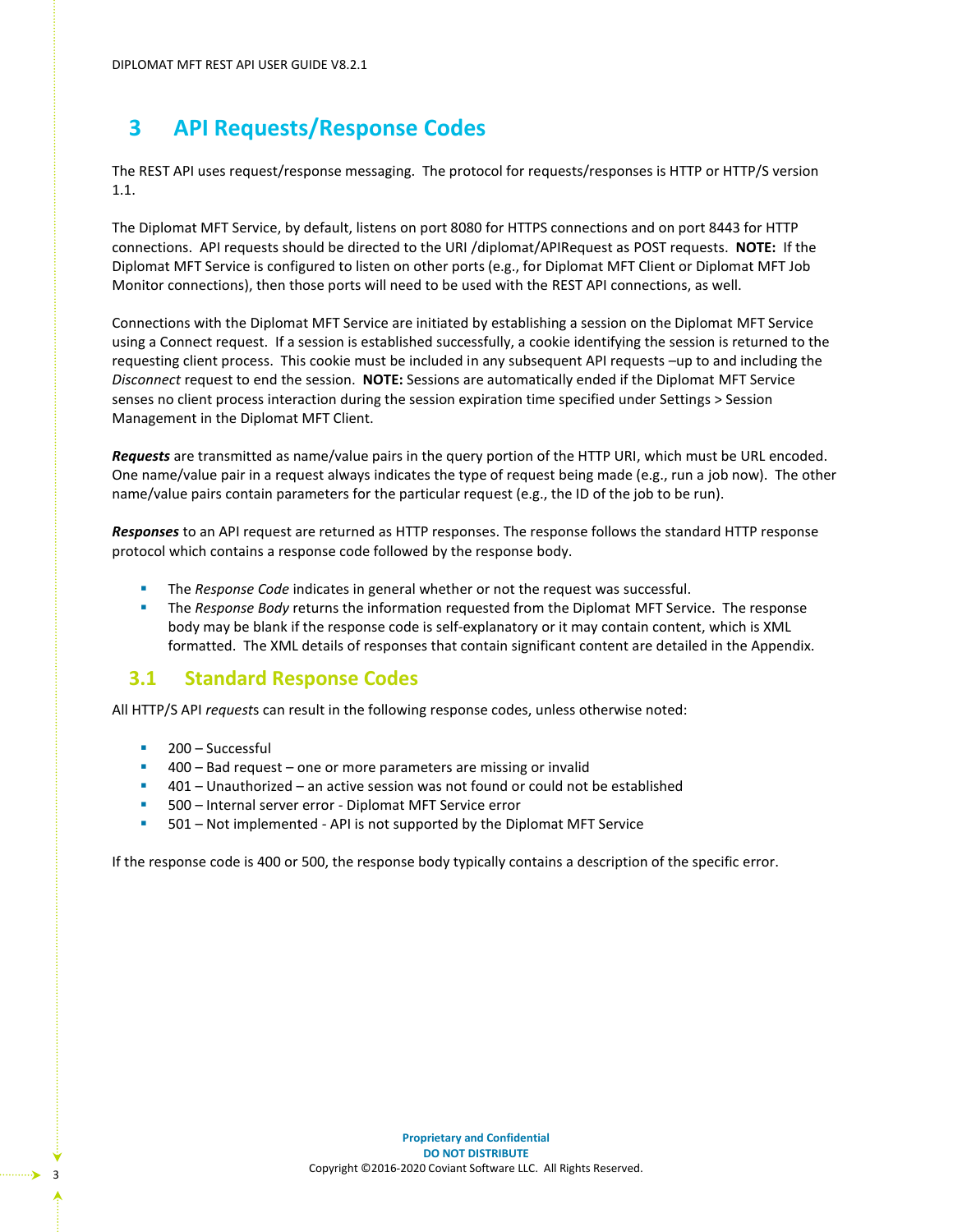### <span id="page-6-0"></span>**3.2 Requests**

The REST API supports the following requests. The form of each request is defined below. All parameters are required unless otherwise noted. Additional response codes for specific requests are also shown.

### <span id="page-6-1"></span>**3.2.1 Cancel Job Request**

The *Cancel* request is used to cancel an executing job. If successful, it results in a "cancel" signal being sent to the Diplomat job. After receiving the "cancel" request, the Diplomat MFT Service attempts to end the job gracefully. **NOTE:** To cause a job to end more forcefully, see the *Terminate Job* request section below.

Request parameters are:

- Name = "requestType", Value = "cancel"
- Name = "transactionID", Value = Transaction ID of the job to be canceled
- Name = "transactionName", Value = Transaction name of the job to be canceled.

**NOTE**: Either a transactionID or transactionName must be supplied but both are not required. If both are supplied, transactionName is ignored.

<span id="page-6-2"></span>A response code of 400 indicates that there is no running job for the given transactionID/transactionName.

### **3.2.2 Connect Request**

The *Connect* request is used to establish a session with the Diplomat MFT Service. If successful, a cookie is returned in the response header. This cookie identifies the session and must be included in any subsequent API requests. **NOTE:** A *Connect* request must be successful before any other request can be processed successfully.

Request parameters are:

- Name = "requestType", Value = "connect"
- Name = "domain", Value = domain of the client process (Optional)
- Name = "userID", Value = userID of the client process
- The *domain* and *userID* parameters are used to identify the client process. If the domain parameter is included, the client process identification is domain/userID. If the domain parameter is not included, the client process identification is simply userID. All requests associated with the session established by this request are tagged in the Diplomat log with the client process identification. **NOTE:** The client process identification is used only to identify the client process in log entries. It is not used for authentication or authorization.
- Name = "userName", Value = userName used for authentication
- Name  $=$  "password", Value  $=$  password used for authentication The *userName/password* combination must match one of the userName/password combinations defined in the Diplomat User DB.
- Name = "disconnect", Value =the connectionID of the user to disconnect (Optional) If the *disconnect* parameter is provided, its value identifies a current client process that should be disconnected to allow this connection. This parameter is typically used in a request resubmission after the original submission resulted in a 409 response code. The connectionID is returned in the 409 response code.

A response code of 401 indicates that the username/password combination supplied is not valid.

Additional possible response codes:

409 – Maximum number of concurrent sessions are already in use. The response body should contain a list of the user identifications of the currently connected clients. **NOTE:** The request can be resubmitted indicating the connectionID of the client that should be disconnected.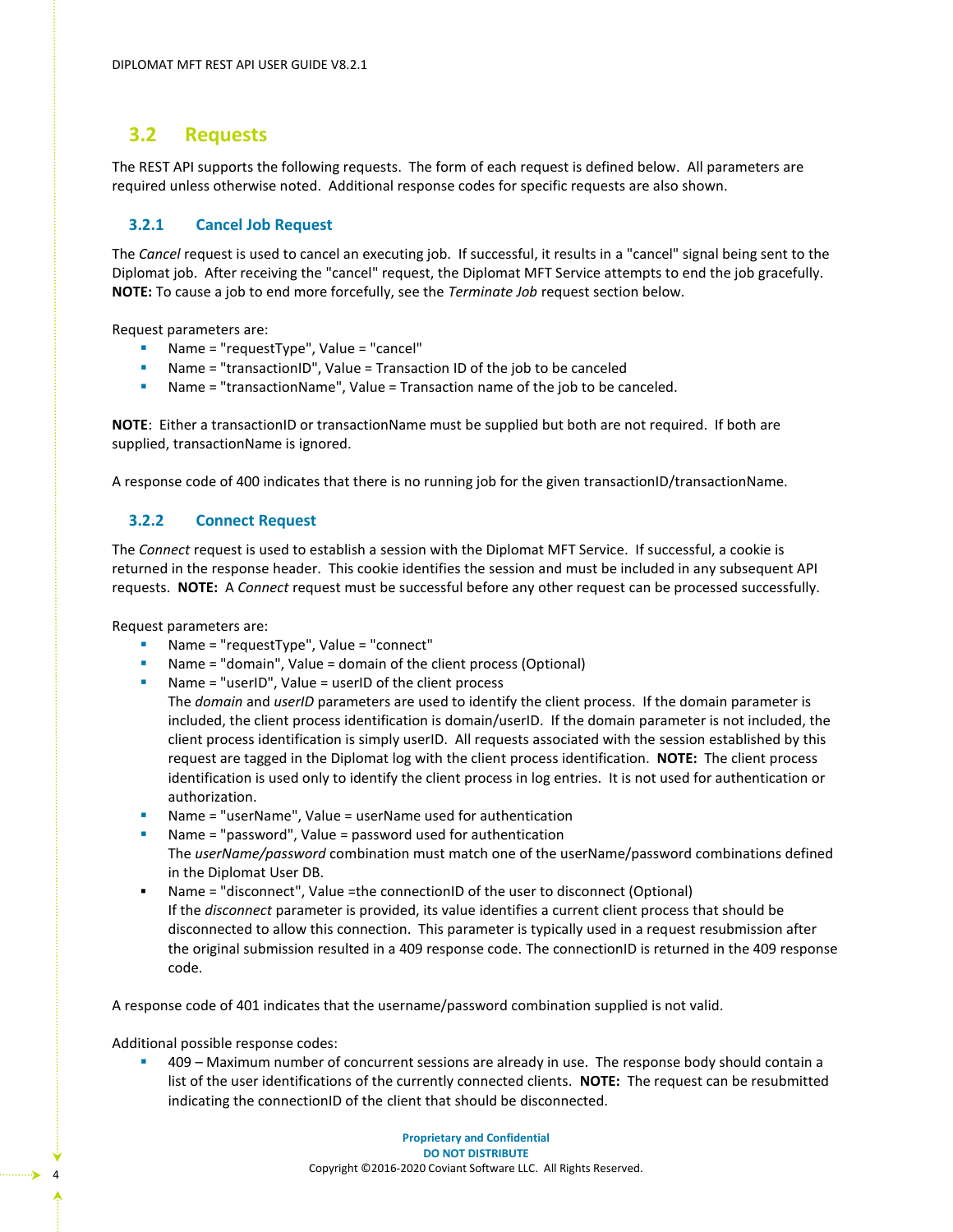### <span id="page-7-0"></span>**3.2.3 Disconnect Request**

The *Disconnect* request is used to end a session with the Diplomat MFT Service. After the *Disconnect* request is processed, no other request will be successful until a successful *Connect* request establishes a new session.

Request parameters are:

Name = "requestType", Value = "disconnect"

### <span id="page-7-1"></span>**3.2.4 Job Histories Request**

The *Job Histories* request is used to obtain the job history records associated with the specified Transactions.

Request parameters are:

- Name = "requestType", Value = "jobHistories"
- Name = "transactionID", Value = ID of a transaction whose job history is requested.
- Name = "transactionName", Value = Name of a transaction whose job history is requested.

**NOTE:** The transactionID and/or transactionName parameters may be repeated to obtain the job histories of multiple transactions.

Additional possible response code:

▪ 409 – Job histories not supported by Diplomat MFT Service

If the response code is 200, the response body contains the requested history records.

**NOTE:** If no job history records exist for a given transactionID or transactionName, the response will have an empty list of history records for the corresponding transaction.

#### <span id="page-7-2"></span>**3.2.5 Job History Request**

The *Job History* request is used to obtain the job history record associated with the job identified by the given sequence number.

**NOTE:** The sequence number is the return value of a previously executed *RunNow Job Request*.

Request parameters are:

- Name = "requestType", Value = "jobHistory"
- Name = "sequence", Value = sequence number of the job whose history is requested.

<span id="page-7-3"></span>If the response code is 200, the response body contains the requested history record.

### **3.2.6 Job Summary Request**

The *Job Summary* request is used to obtain the textual job summary of the most recent job associated with the given transaction ID.

Request parameters are:

- Name = "requestType", Value = "summary"
- Name = "transactionID", Value = ID of a transaction whose job summary is requested.
- Name = "transactionName", Value = Name of a transaction whose job summary is requested.

**NOTE**: Either a transactionID or transactionName must be supplied but both are not required. If both are supplied, transactionName is ignored.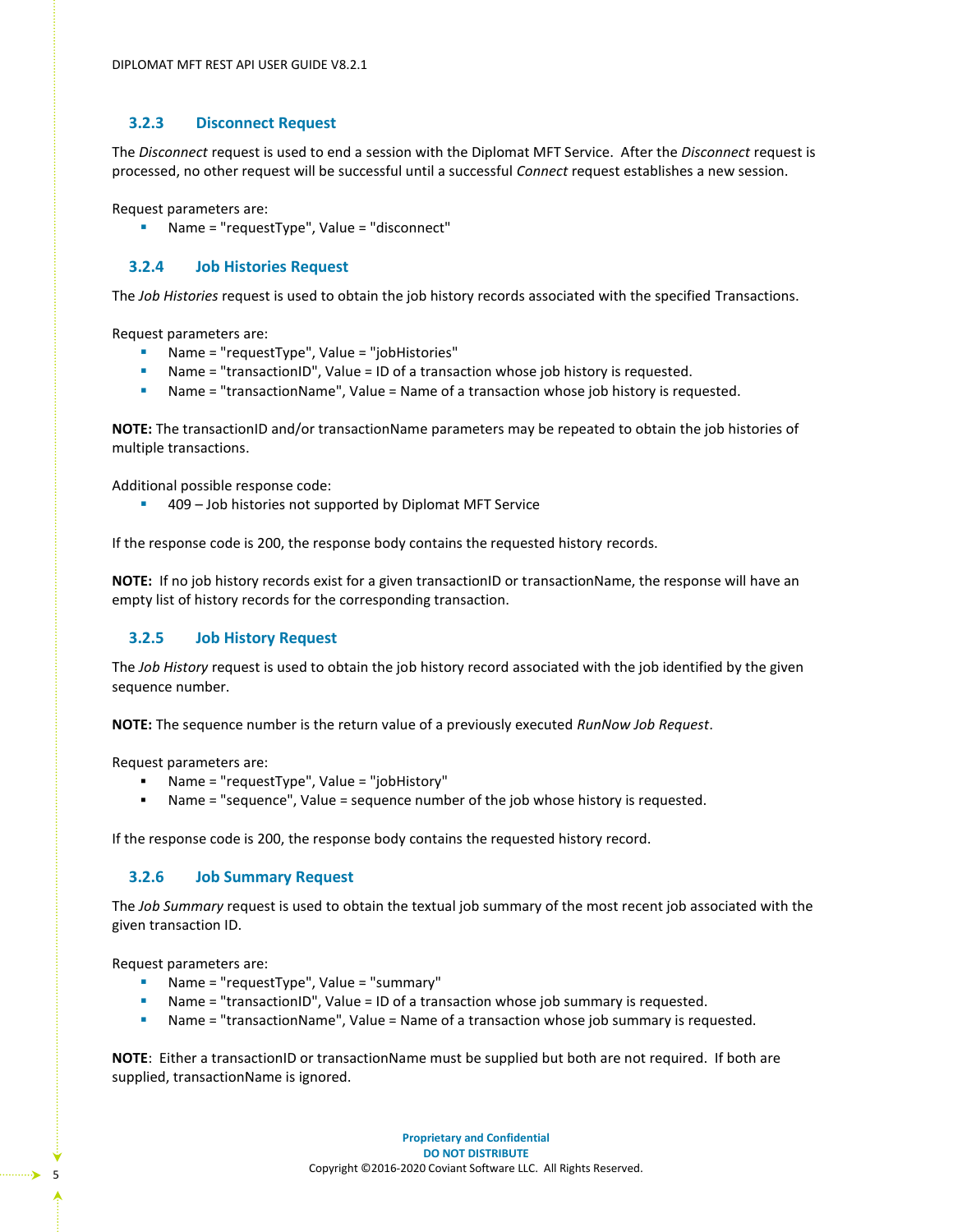If the response code is 200, the response body contains the job summary. A response code of 400 can occur when no job summary records match the transactionID/transactionName.

### <span id="page-8-0"></span>**3.2.7 Log Buffer Request**

The *Log Buffer* request is used to access a portion of a Log View. **NOTE:** See *Log View Request* section below for a general discussion of how to view a log via the API.

Request parameters are:

- Name = "requestType", Value = "logBuffer"
- Name = " $logViewID$ ", Value = ID of the log view
- Name = "lineNum", Value = line number zero-based and with respect to the entire log view, i.e., 0 to n-1.

If the response code is 200, the response body contains the log buffer which contains the line of text specified by the lineNum parameter, assuming the lineNum parameter specifies a valid line number for the given log view. If the lineNum parameter is less than zero, the view's first buffer is returned. If the lineNum parameter is not less than the size of the view, the view's last buffer is returned. A response code of 400 can occur when no log view can be found with the requested logViewID.

### <span id="page-8-1"></span>**3.2.8 Log View Request**

The *Log View* request is used to define a log view for a particular job and, optionally, for a given textual search string. To view a log via the API the following sequence of requests must be made:

- Determine the sequence number that identifies the job in the Job History DB. Generally, this is done by making a *Job Histories* request and processing the response.
- Use a *Log View* request to define a log view.
- Use a series of *Log Buffer* requests to access specific lines from the log view.
- Delete the log view via a *Remove Log View* request. **NOTE:** It is very important to always delete a log view when it is no longer needed to free up space on the system running the Diplomat MFT Service

Request parameters are:

- Name = "requestType", Value = "logView"
- Name = "transactionName", Value = Name of the transaction that corresponds to the job.
- **•** Name = "sequence", Value = sequence number which identifies the job in the Job History DB.
- Name = "searchText", Value = text which log records must contain to be included in the view (Optional).

Additional possible response code:

404 – No job history records exist for the given transactionName and sequence number combination or no log files can be found that contain records for the given parameters.

If the response code is 200, the response body contains the log view ID, the total number of lines of text in the view and the number of lines that will be returned in each log buffer.

### <span id="page-8-2"></span>**3.2.9 Remove Log View Request**

The *Remove Log View* request is used to delete a log view. See *Log View Request* section above for a general discussion of how to view a log via the API.

Request parameters are:

- Name = "requestType", Value = "removeLogView"
- Name = "logViewID", Value = ID of the log view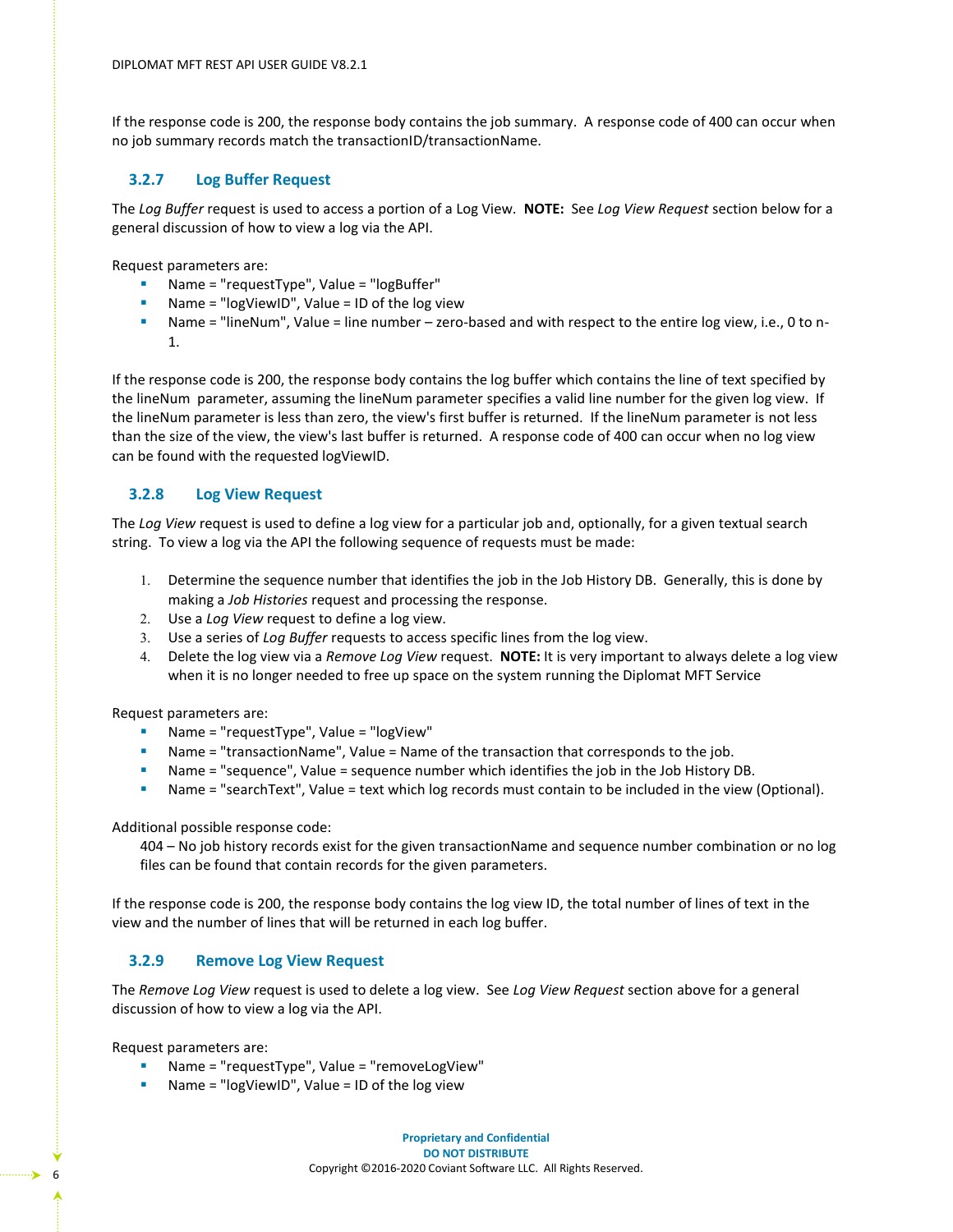<span id="page-9-0"></span>A response code of 400 indicates that no log views match the log view ID.

#### **3.2.10 RunNow Job Request**

The *RunNow Job* request is used to schedule a job for ASAP execution. If successful, the job has been scheduled for execution.

Request parameters are:

- Name = "requestType", Value = "runNow"
- Name = "transactionID", Value = Database ID of the transaction for which a job is to be run.
- Name = "transactionName", Value = Name of the transaction for which a job is to be run.
- Name = "var", Value = "variable\_name | value" where variable\_name and value represent the variable's name and the value used to replace the <%variable name%> string in the source or destination file(s) field(s) of the transaction at run time. **NOTE**: Multiple "var" parameters can be used in a single request.

**NOTE**: Either a transactionID or transactionName must be supplied but both are not required. If both are supplied, transactionName is ignored.

<span id="page-9-1"></span>A response code of 400 indicates that the requested job cannot be scheduled.

### **3.2.11 RunAdHoc Job Request**

The *RunAdHoc Job* request is used to schedule an ad-hoc job between two **partners** for ASAP execution. This request does **not** require a pre-existing transaction to be defined in Diplomat MFT; instead, the *RunAdHoc Job*  request requires a **source** and **destination** partner to be defined within Diplomat MFT, and the rest of the request payload supplies all the details of the job to be executed. If successful, the job has been scheduled for execution.

This REST API endpoint accepts parameters as query strings on the URL, *or* as a JSON payload. Be sure to set the "Content-Type" header of your request to "application/json" when submitting a JSON payload.

| Name                   | Value                                                                                                                                                                                                                                                                                                                                                                                           |
|------------------------|-------------------------------------------------------------------------------------------------------------------------------------------------------------------------------------------------------------------------------------------------------------------------------------------------------------------------------------------------------------------------------------------------|
| requestType            | runAdHoc                                                                                                                                                                                                                                                                                                                                                                                        |
| sourcePartnerName      | name of the source Partner defined in Diplomat MFT. (required)                                                                                                                                                                                                                                                                                                                                  |
| destinationPartnerName | name of the destination Partner defined in Diplomat MFT (required)                                                                                                                                                                                                                                                                                                                              |
| sourceFileName         | The filename to match at source partner for transferring to destination<br>partners. This is equivalent to "Source File Info" in the UI. (required)                                                                                                                                                                                                                                             |
| Synchronous            | If this parameter is present, the job is executed synchronously (meaning<br>that it runs through to completion before an HTTP response is returned).<br>If this parameter is absent, the job executes in the same fashion as<br>"runNow", which immediately returns a sequence number that can be<br>used for querying status.<br>This parameter can be used for JSON payload requests as well. |

Request parameters when using the QueryString method of invocation are:

When supplying parameters via a JSON payload to the request, these is the structure of the parameters:

#### **Minimal Required Configuration:**

These represent the **required** parameters to the RunAdHoc endpoint.:

```
 "sourcePartnerName" : "laptopA",
   "destinationPartnerName" : "laptopZ",
   "FileInfo" : [
 {
          "sourceFileName" : "*.pdf"
\blacksquare
```
{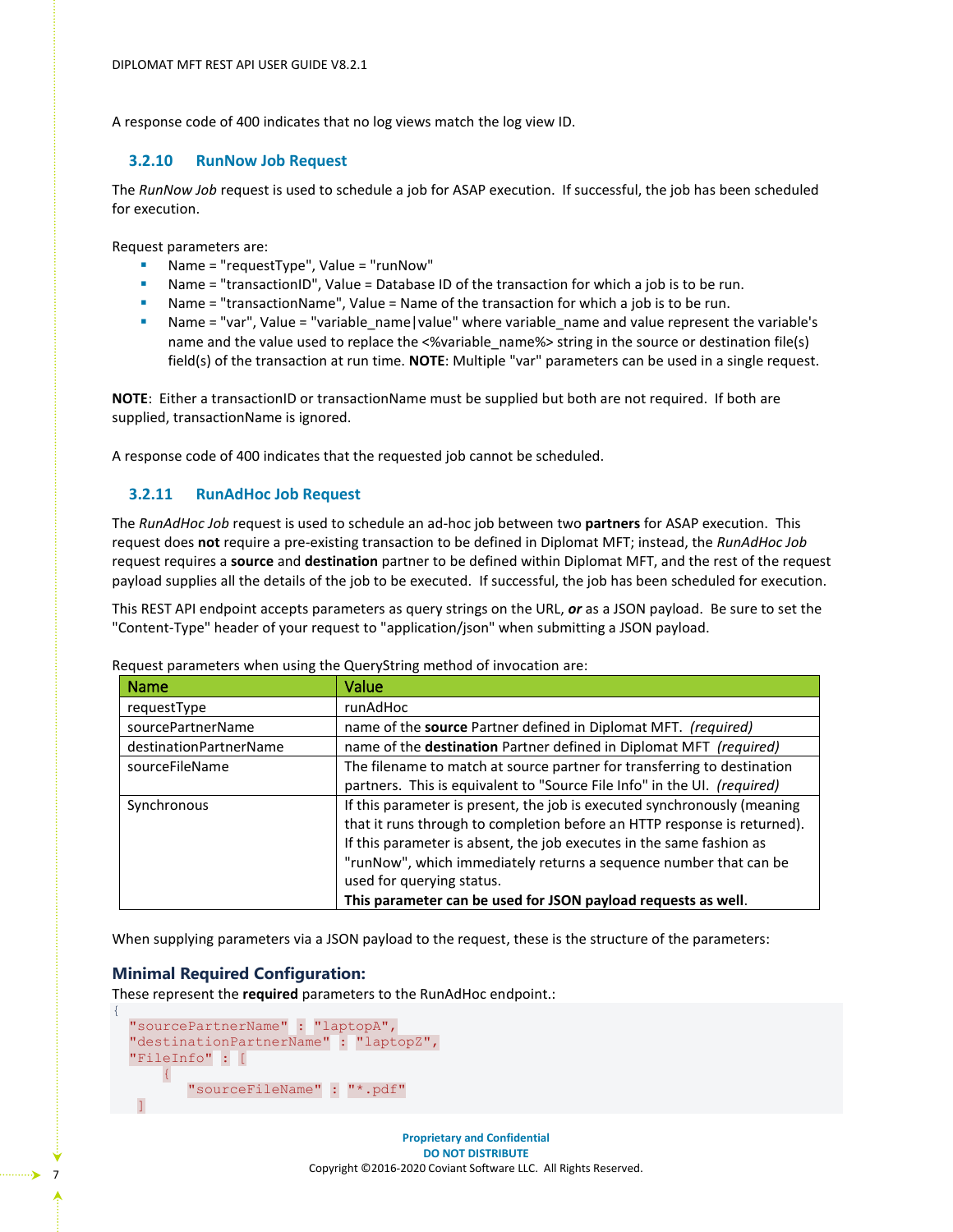#### }

### **"Advanced" Configuration options with example values:**

These represent the **complete set** of parameters that can be passed to the RunAdHoc endpoint. Leave any parameter out and the default value will be supplied.

```
{ 
   "direction" : "Outbound ",
  "sourcePartnerName" : "Coviant SFTP",
  "destinationPartnerName" : "Big Community Bank",
  "FileInfo" : [
     \{ "sourceFileName" : "*.pdf",
          "destinationFileName" : "<DATE>/|",
          "useModifyDate" : "true",
          "numberOfFiles" : 0,
          "required" : "false",
          "ignoreFileHandling" : "false"
  \frac{1}{\sqrt{2}} "sourceDateFormat" : "",
   "sourceDateRange" : "Today",
   "modifyDateRange" : "Today",
   "destinationDateFormat" : "<YYYY><MM><DD>",
   "destinationDate" : "SourceDate",
   "overwrite" : " Overwrite if source newer or different size",
   "removeSourceDate" : "false",
   "removeSourceSequence" : "false",
   "allowZeroByteFiles" :"true",
   "deleteSource" : "false",
   "moveSource" : "true",
   "moveSourceSuccessDestination" : "/processed",
   "moveSourceErrorDestination" : "/error",
   "transferOrder" : "Oldest First",
   "failIfFilesNotFound" : "true",
   "translateInvalidWindowsChars" : "true",
   "fileHandling" : {
      "encrypt" : "true",
      "sign" : "true",
      "onePassSignature" : "true",
      "asciiArmoring" : "true",
      "compress" : "true",
      "canonicalText" : "true",
      "integrityProtectPacket" : "true"
   },
   "emailNotifications" : {
       "businessRecipients" : [
\{ "email" : "marketing@coviantsoftware.com",
             "notificationType" : "All"
          },
\{ "email" : "support@coviantsoftware.com",
             "notificationType" : "Warning and Failure"
          }
       ]
 }
   "skipPrimaryArchiving" : "true",
   "additionalLocation" : "\\FS001\DiplomatArchive\",
   "zipArchiveFiles" : "true",
   "fileTypes" : "Source",
   "archiveTriggerType" : "SuccessWarning",
```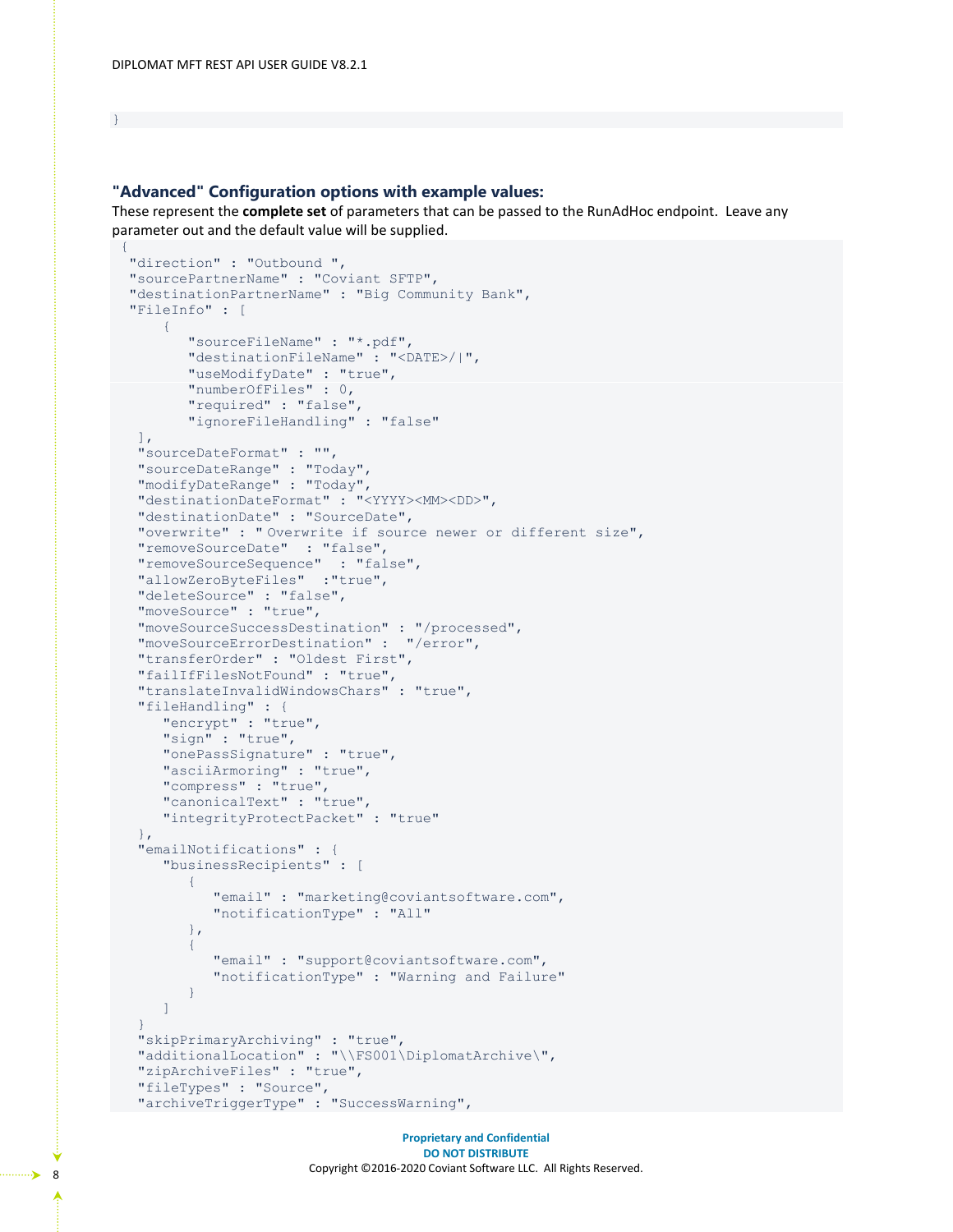#### DIPLOMAT MFT REST API USER GUIDE V8.2.1

```
 "skipPrimaryArchiving" : "true",
   "advancedTroubleShooting" : "false",
   "zip" : {
      "zipType" : "ZIP",
      "zipStyle" : "Together",
      "zipFilesLocation" : "\\FS001\DiplomatData\Outbound\FOO",
      "zipFilesPattern" : "*.*",
      "zipPath" : "\\FS001\DiplomatData\Outbound\FOO\ZIPPED\<DATE>",
     "zipDateFormat" : "<YYYY><MM><DD>.<HH><mm><ss>",
      "deleteUnzippedFiles" : "true",
 "zipEncryption" : "true",
 "zipPassword" : "SecretPassword",
      "continueOnZipFailure" : "false"
   }
```
The above represents an OUTBOUND transaction, and the "zip" object displays the available options for outbound ZIP actions. Below is what an INBOUND transaction provides as options for the "zip" object:

```
 "unzip" : {
      "zipType" : "GZIP",
      "zippedFilesPattern" : "*.tar.gz",
      "unzipFolderPaths" : ["\\FS001\DiplomatData\Outbound\FOO\UNZIPPED\<DATE>",
       "zipDateFormat" : "",
       "zipPassword" : "SecretPassword",
      "unzipOverwrite" : "Overwrite",
      "deleteZippedFiles" : "true",
      "executeUnzipOnFailure" : "false"
 }
```
#### <span id="page-11-0"></span>**3.2.12 Terminate Job Request**

The *Terminate Job* request is used to terminate an executing job. If successful, it results in a "terminate" signal being sent to the job, after which, the job's thread is forcefully terminated. To cause a job to end more gracefully, see the *Cancel Job Request* section above.

Request parameters are:

}

- Name = "requestType", Value = "terminate"
- Name = "transactionID", Value = Transaction ID of the job to be terminated
- Name = "transactionName", Value = Transaction name of the job to be canceled.

**NOTE**: Either a transactionID or transactionName must be supplied but both are not required. If both are supplied, transactionName is ignored.

<span id="page-11-1"></span>A response code of 400 indicates that there is no running job for the given transactionID/transactionName.

#### **3.2.13 Transaction Statuses Request**

The *Transaction Statuses* request is used to obtain the status of all transactions or just those transactions whose status has changed since a given time.

Request parameters are:

- Name = "requestType", Value = "transactionStatuses"
- Name = "since", Value = time value (Optional)

The format of the "since" parameter is milliseconds since January 1 1970 12 AM. If the "since" parameter is provided, only transactions whose status changed after the specified time are included in the response.

Ą,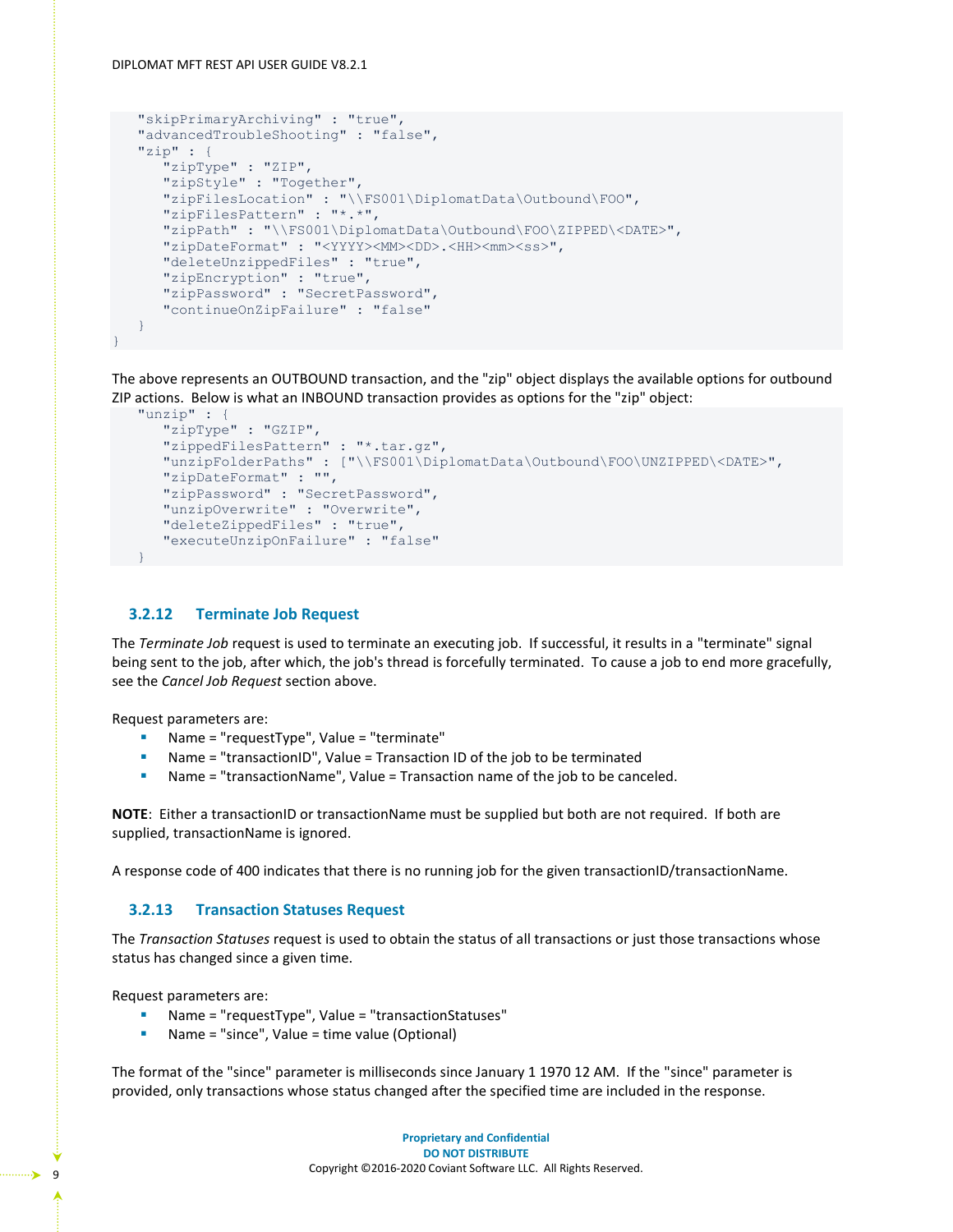DIPLOMAT MFT REST API USER GUIDE V8.2.1

If the response code is 200, the response body contains the time the data was collected and a collection of transaction statuses.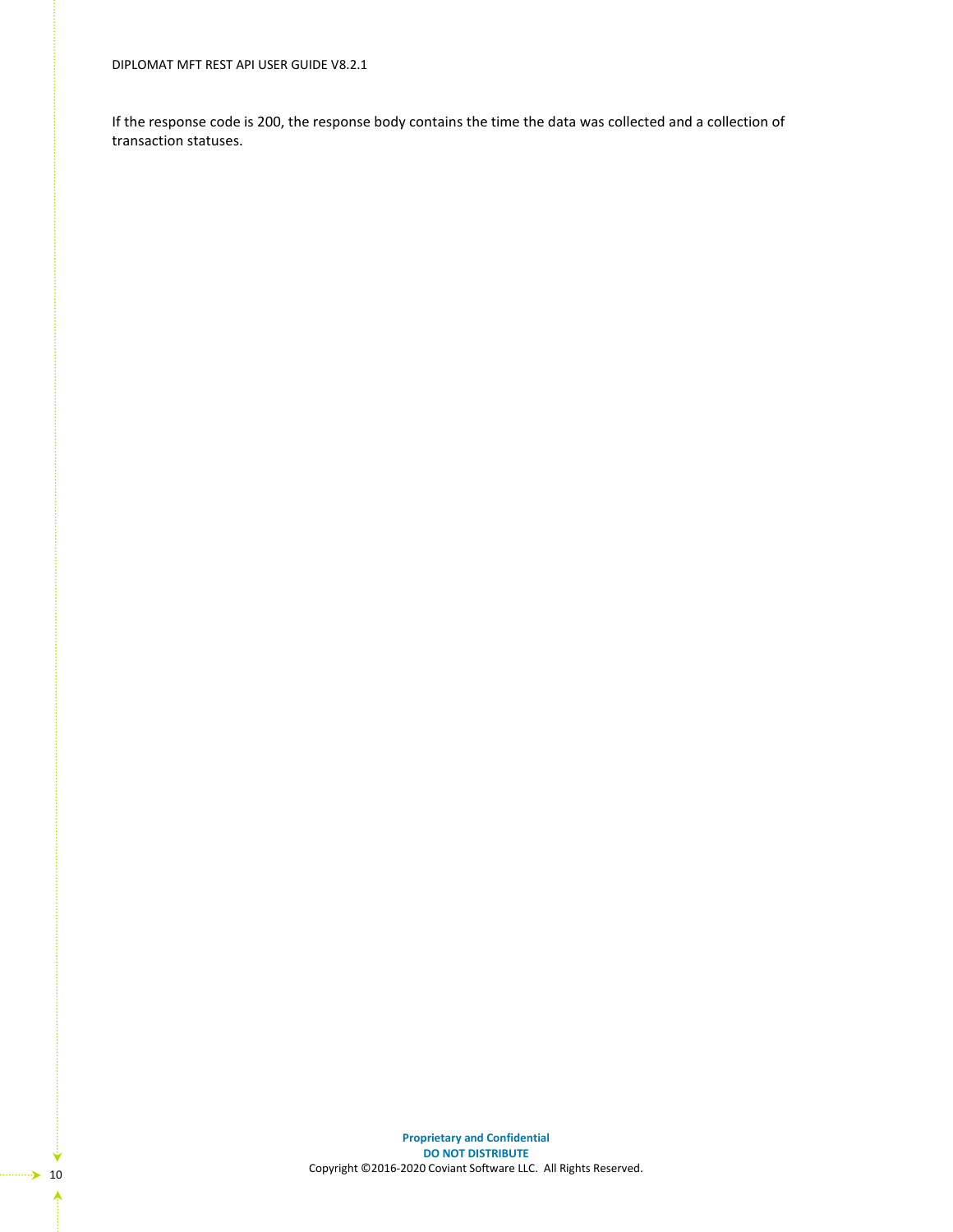# <span id="page-13-0"></span>**4 API Usage Example**

This section describes the interactions between an API client and the Diplomat MFT Service to run a Diplomat job and to obtain the job's completion status. The requests described below can be entered typed into the address line of a web browser and the responses would be displayed in the browser's content area.

The following assumptions have been made with regard to this sample:

- **EXECT The target Diplomat MFT Service runs on a system identified as 'diplomatServer' and listens on port 8080** for secure HTTP connections.
- **•** The Diplomat database contains a user account with the username 'Administrator' and the password 'diplomat123'.
- The Diplomat database contains a transaction with Transaction ID 'outboundSample'.
- **·** If using a browser, the browser is set to allow cookies.

### <span id="page-13-1"></span>**4.1 Connect**

Before any other interactions can take place with the Diplomat MFT server, a Connect request must be sent to establish a valid session. The request to connect using the credentials of the user identified above is:

[https://diplomatServer:8080/diplomat/APIRequest?requestType=connect&userID=Jim.Smith&userName](https://diplomatserver:8080/diplomat/APIRequest?requestType=connect&userID=Jim.Smith&userName=Jim&password=diplomat) [=Administrator&password=diplomat123](https://diplomatserver:8080/diplomat/APIRequest?requestType=connect&userID=Jim.Smith&userName=Jim&password=diplomat)

The response from the Diplomat MFT Service is

| <diplomatapiresponse responsetype="connectResponse"></diplomatapiresponse> |
|----------------------------------------------------------------------------|
| <statuscode>200</statuscode>                                               |
| <applversion>6.1.2</applversion>                                           |
| <serverbuildid>20160211</serverbuildid>                                    |
| <serverdisplayname>CoviantLaptop</serverdisplayname>                       |
| <diplomatuser></diplomatuser>                                              |
| <id>0000000000000001</id>                                                  |
| <contactname>Administrator</contactname>                                   |
| <userrole>Administrator</userrole>                                         |
| <username>Administrator</username>                                         |
| <lastpasswordupdate>1444918078230</lastpasswordupdate>                     |
| <domain></domain>                                                          |
| <userid></userid>                                                          |
| <twofactorauth>false</twofactorauth>                                       |
| <updatedtov52>true</updatedtov52>                                          |
|                                                                            |
| <authstrategy>Password</authstrategy>                                      |
| <maxconnections>false</maxconnections>                                     |
| <passwordexpired>false</passwordexpired>                                   |
| <nosession>false</nosession>                                               |
|                                                                            |

The status code '200' signals that:

- **·** The connection was successfully authenticated and a session has been initiated.
- A session cookie has been returned as an HTTP header. If you are using a browser, it automatically sends that cookie as an HTTP header in any subsequent requests to the Diplomat MFT Service. If you are using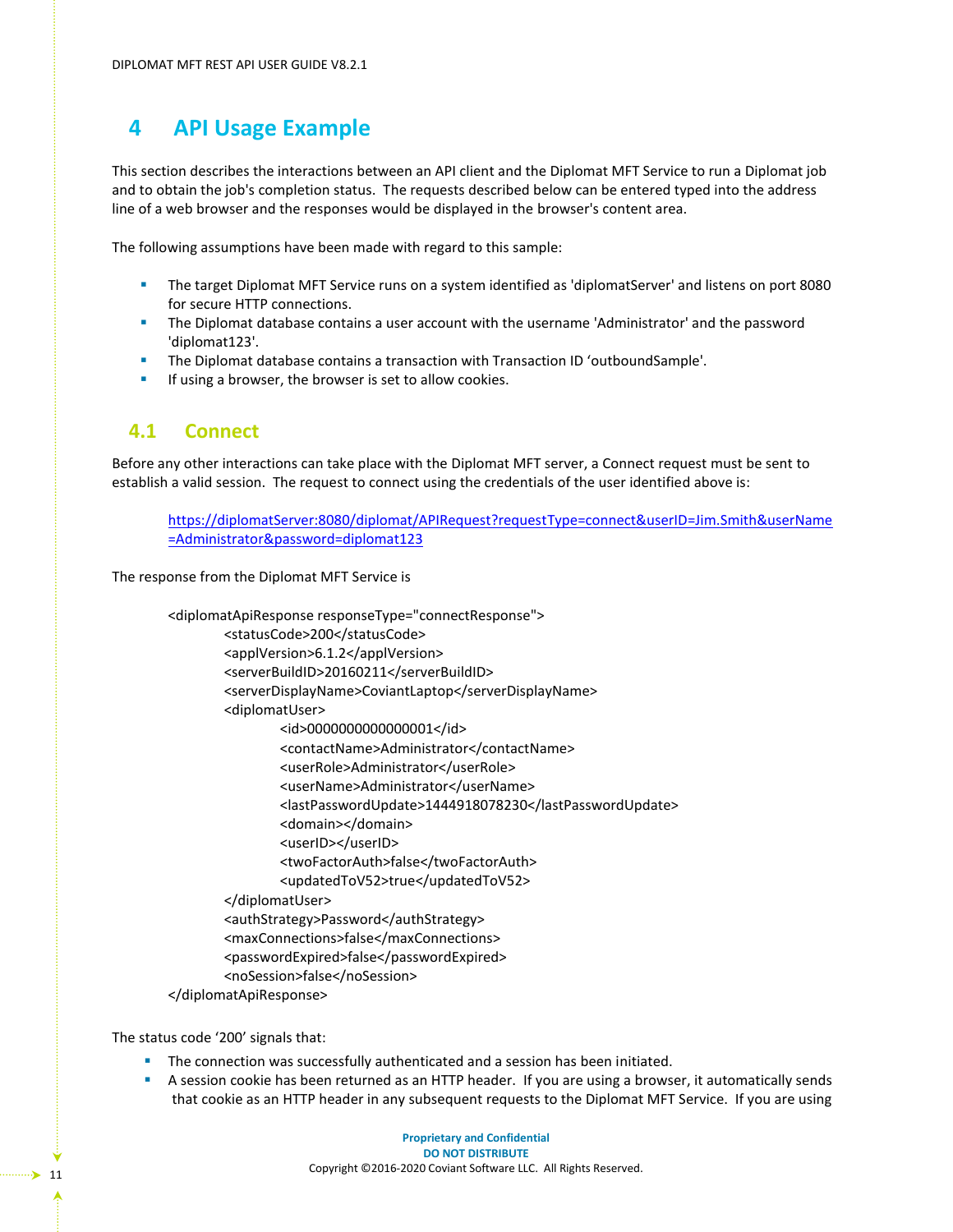custom software, then the cookie information must be included in all subsequent requests during the session.

### <span id="page-14-0"></span>**4.2 RunNow Job**

The request to run the job 'outboundSample' is:

[https://diplomatServer:8080/diplomat/APIRequest?requestType=runNow&transactionName=outboundS](https://diplomatserver:8080/diplomat/APIRequest?requestType=runNow&transactionName=outboundSample&var=filename|301&var=ext|txt) [ample&var=filename|301&var=ext|txt](https://diplomatserver:8080/diplomat/APIRequest?requestType=runNow&transactionName=outboundSample&var=filename|301&var=ext|txt)

The response from the Diplomat MFT Service is:

<diplomatApiResponse responseType="runNowResponse"> <statusCode>200</statusCode> <sequence>0000000000123456</sequence> </diplomatApiResponse>

The status code '200' signals that the request was successful and the Diplomat MFT Service was able to schedule the 'outboundSample' job for execution.

**NOTE:** Successful scheduling of the job does NOT indicate whether the job run successfully. *Job History* requests must be used with the returned sequence number as a parameter to determine whether the job ran successfully.

### <span id="page-14-1"></span>**4.3 RunAdHoc Job**

### <span id="page-14-2"></span>**4.3.1 URL Querystring Parameter-based invocation (asynchronous)**

The request to run an ad-hoc job between the source partner 'Mainframe" and the destination partner "AcmeBank" is:

[https://diplomatServer:8080/diplomat/APIRequest?requestType=runAdHoc&sourcePartnerName=Mainfr](https://diplomatserver:8080/diplomat/APIRequest?requestType=runAdHoc&sourcePartnerName=Mainframe&destinationPartnerName=AcmeBank&sourceFileName=*.pdf) [ame&destinationPartnerName=AcmeBank&sourceFileName=\\*.pdf](https://diplomatserver:8080/diplomat/APIRequest?requestType=runAdHoc&sourcePartnerName=Mainframe&destinationPartnerName=AcmeBank&sourceFileName=*.pdf)

The response from the Diplomat MFT Service is:

<diplomatApiResponse responseType="runAdHocResponse"> <statusCode>200</statusCode> <sequence>0000000000123456</sequence> </diplomatApiResponse>

The status code '200' signals that the request was successful and the Diplomat MFT Service was able to schedule the 'outboundSample' job for execution.

**NOTE:** Successful scheduling of the job does NOT indicate whether the job run successfully. *Job History* requests must be used with the returned sequence number as a parameter to determine whether the job ran successfully.

### <span id="page-14-3"></span>**4.3.2 JSON Parameter-based invocation (synchronous)**

The request to run an ad-hoc job between the source partner 'Mainframe" and the destination partner "AcmeBank", using a JSON payload and forcing synchronous execution is:

[https://diplomatServer:8080/diplomat/APIRequest?requestType=runAdHoc&synchronous](https://diplomatserver:8080/diplomat/APIRequest?requestType=runAdHoc&synchronous)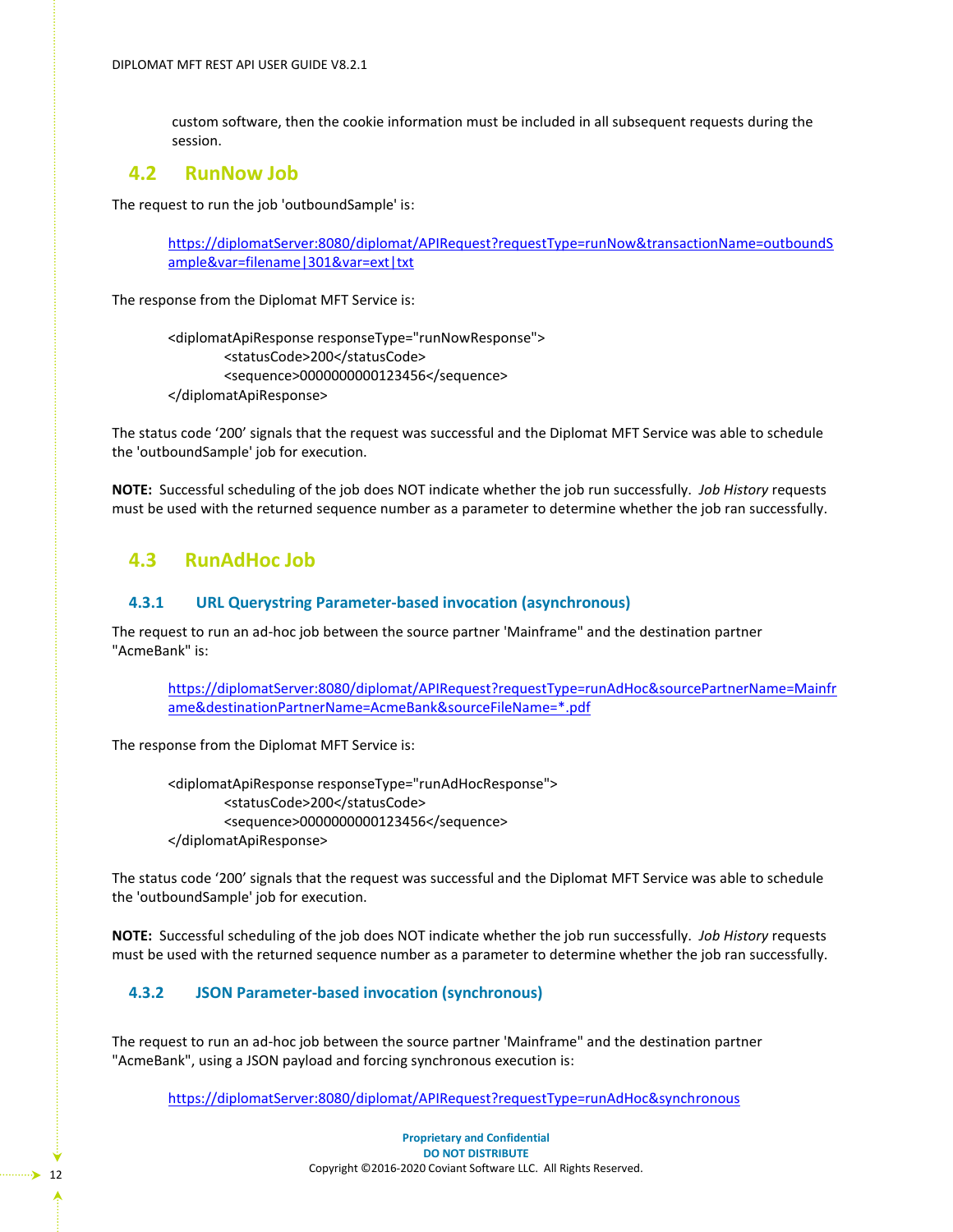```
with a "Content-Type" header of "application/json" and a POST body of:
```

```
{ 
 "direction" : "Outbound",
  "sourcePartnerName" : "Mainframe",
  "destinationPartnerName" : "AcmeBank",
  "FileInfo" : [
      {
         "sourceFileName" : "*.pdf",
         "destinationFileName" : "<DATE>/|"
  \frac{1}{2} "destinationDateFormat" : "<YYYY><MM><DD>",
   "deleteSource" : "true",
 "fileHandling" : {
 "encrypt" : "true",
 "sign" : "true",
      "compress" : "true"
   },
   "emailNotifications" : {
      "businessRecipients" : [
\{ "email" : "info@coviantsoftware.com",
            "notificationType" : "All"
         },
\{ "email" : "support@coviantsoftware.com",
            "notificationType" : "Warning and Failure"
 }
      ]
 }
   "skipPrimaryArchiving" : "true"
}
```
The JSON response from the Diplomat MFT Service is:

```
{"diplomatApiResponse": {
   "sequence": "0000000000000046",
   "responseType": "runAdHocResponse",
   "jobHistory": {
       "sequence": "0000000000000046",
       "completion": 1,
      "fileHistory": [
\{ "sequence": "0000000000000046",
             "size": 22757,
             "numRetries": 0,
             "destination": "rpt1848174453034255861.pdf",
             "startTime": 1574795962046,
             "source": "rpt1848174453034255861.pdf",
             "endTime": 1574795962163,
             "completionStatus": "Warning",
             "status": "Complete"
          },
\{ "sequence": "0000000000000046",
             "size": 1540,
             "numRetries": 0,
             "destination": "rpt4691868228510628466.pdf",
             "startTime": 1574795962169,
             "source": "rpt4691868228510628466.pdf",
             "endTime": 1574795962206,
             "completionStatus": "Warning",
             "status": "Complete"
```
#### },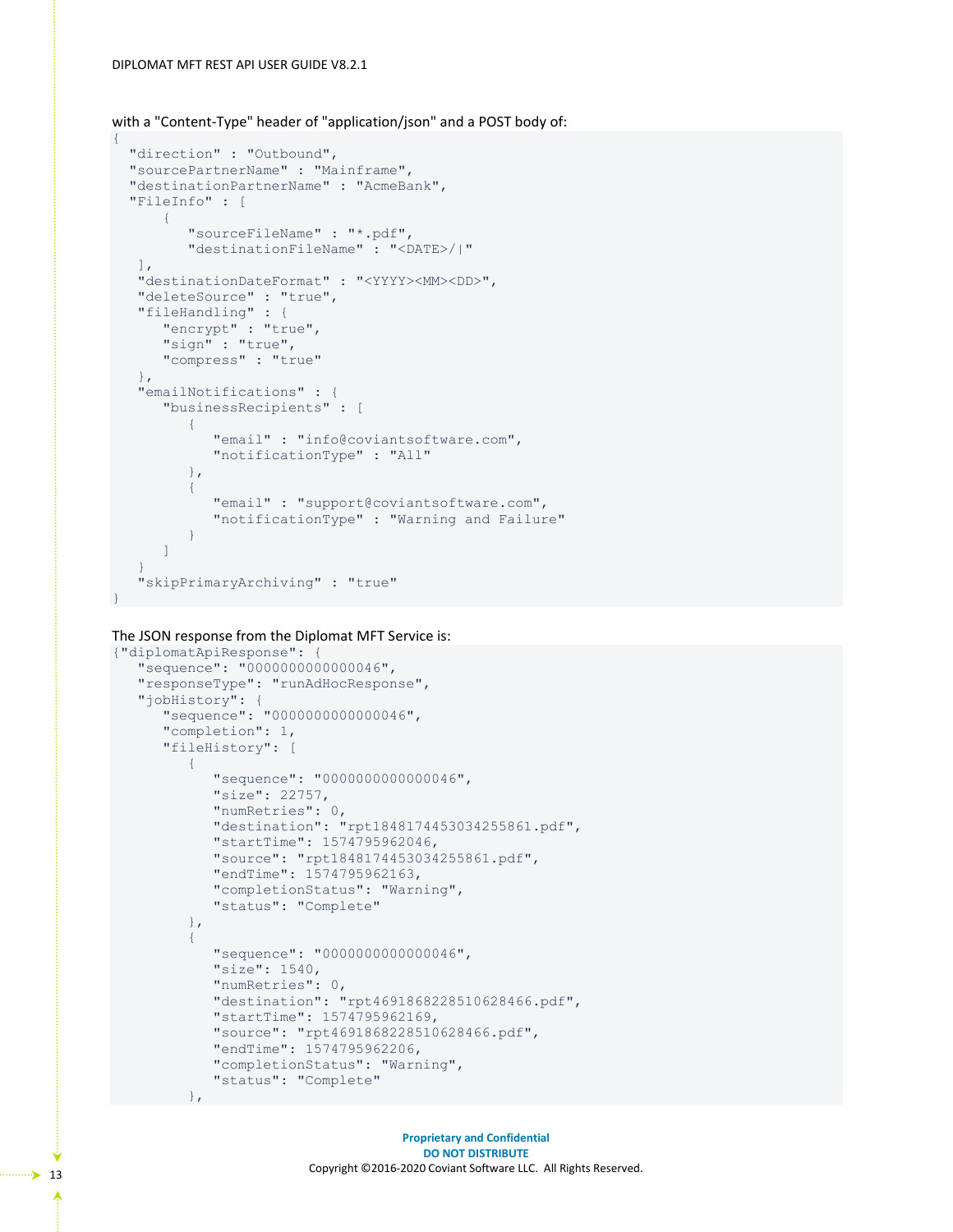```
\{ "sequence": "0000000000000046",
             "size": 33010,
             "numRetries": 0,
             "destination": "rpt6514926645313741279.pdf",
             "startTime": 1574795962212,
             "source": "rpt6514926645313741279.pdf",
             "endTime": 1574795962245,
             "completionStatus": "Warning",
             "status": "Complete"
          },
\{ "sequence": "0000000000000046",
             "size": 58664,
             "numRetries": 0,
             "destination": "rpt7367590745193729909.pdf",
             "startTime": 1574795962251,
             "source": "rpt7367590745193729909.pdf",
             "endTime": 1574795962285,
             "completionStatus": "Warning",
             "status": "Complete"
          }
      \frac{1}{\sqrt{2}} "filesSuccessful": 0,
       "filesFailed": 4,
       "execAttempt": 1,
       "startTime": 1574795961904,
       "endTime": 1574795962341,
       "completionStatus": "Warning",
       "transactionName": "AdHoc_Mainframe_AcmeBank_20191126191921",
       "status": "Complete",
       "filesFound": 4
    },
    "transactionName": "AdHoc_Mainframe_AcmeBank_20191126191921",
    "statusCode": 200
}}
```
### <span id="page-16-0"></span>**4.4 ListPartners Request**

The request to list all partners defined in Diplomat MFT is:

[https://diplomatServer:8080/diplomat/APIRequest?requestType=listPartners](https://diplomatserver:8080/diplomat/APIRequest?requestType=listPartners)

Responses can be delivered in XML (default) or JSON; to obtain a JSON response, be sure to include an "Accept: application/json" header in the request, or include the parameter name "json" in the querystring.

"Anonymous" partners are those which are defined within a transaction itself (using Source Partner "<NONE>").

The JSON response from the Diplomat MFT Service is:

```
{"diplomatApiResponse": {
   "responseType": "listPartnersResponse",
   "partners": {"partner": [
\{ "name": "AcmeBank",
          "serverAddress": "",
          "description": "",
          "anonymous": false,
         "transportType": "Local Network",
          "partnerType": "Public"
```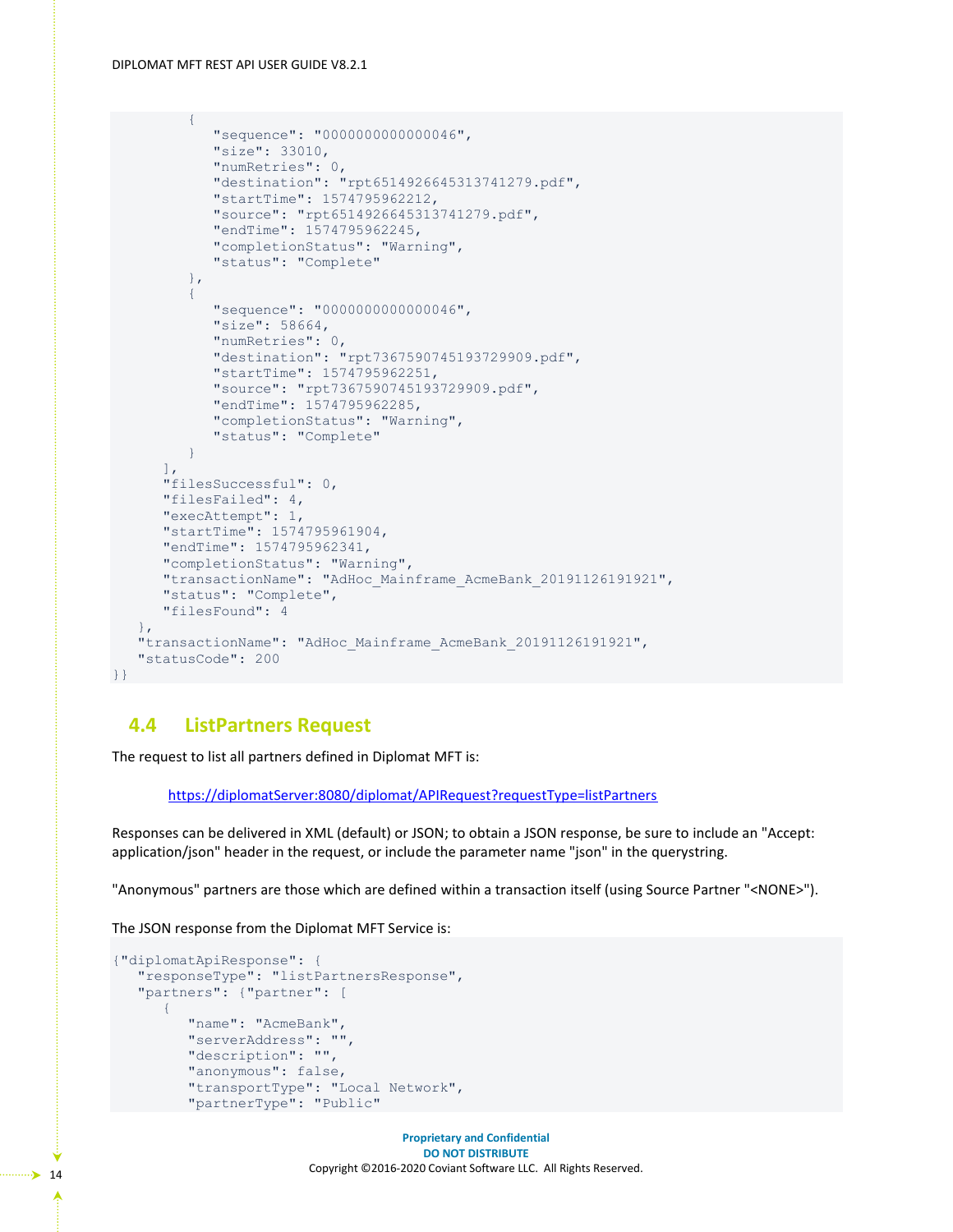#### DIPLOMAT MFT REST API USER GUIDE V8.2.1

```
 },
\{"name": "Mainframe",
          "serverAddress": "",
          "description": "",
          "anonymous": false,
          "transportType": "Local Network",
          "partnerType": "Trusted"
       },
       {
          "name": "",
          "serverAddress": "",
          "description": "",
          "anonymous": true,
          "transportType": "Amazon S3",
          "partnerType": "Public"
       }
   ]},
    "statusCode": 200
}}
```
#### The XML response looks like:

```
<diplomatApiResponse responseType="listPartnersResponse">
   <statusCode>200</statusCode>
   <partners>
    <partner>
       <name>AcmeBank</name>
      <description></description>
      <anonymous>false</anonymous>
      <partnerType>Public</partnerType>
       <transportType>Local Network</transportType>
      <serverAddress></serverAddress>
     </partner>
     <partner>
      <name>Mainframe</name>
      <description></description>
      <anonymous>false</anonymous>
      <partnerType>Trusted</partnerType>
      <transportType>Local Network</transportType>
      <serverAddress></serverAddress>
     </partner>
     <partner>
       <name></name>
      <description></description>
       <anonymous>true</anonymous>
       <partnerType>Public</partnerType>
       <transportType>Amazon S3</transportType>
      <serverAddress></serverAddress>
     </partner>
   </partners>
</diplomatApiResponse>
```
### <span id="page-17-0"></span>**4.5 Transaction Statuses**

The request to get transaction statuses is:

[https://diplomatServer:8080/diplomat/APIRequest?requestType=transactionStatuses&since=1458583582](https://diplomatserver:8080/diplomat/APIRequest?requestType=transactionStatuses&since=1458583582353) [353](https://diplomatserver:8080/diplomat/APIRequest?requestType=transactionStatuses&since=1458583582353)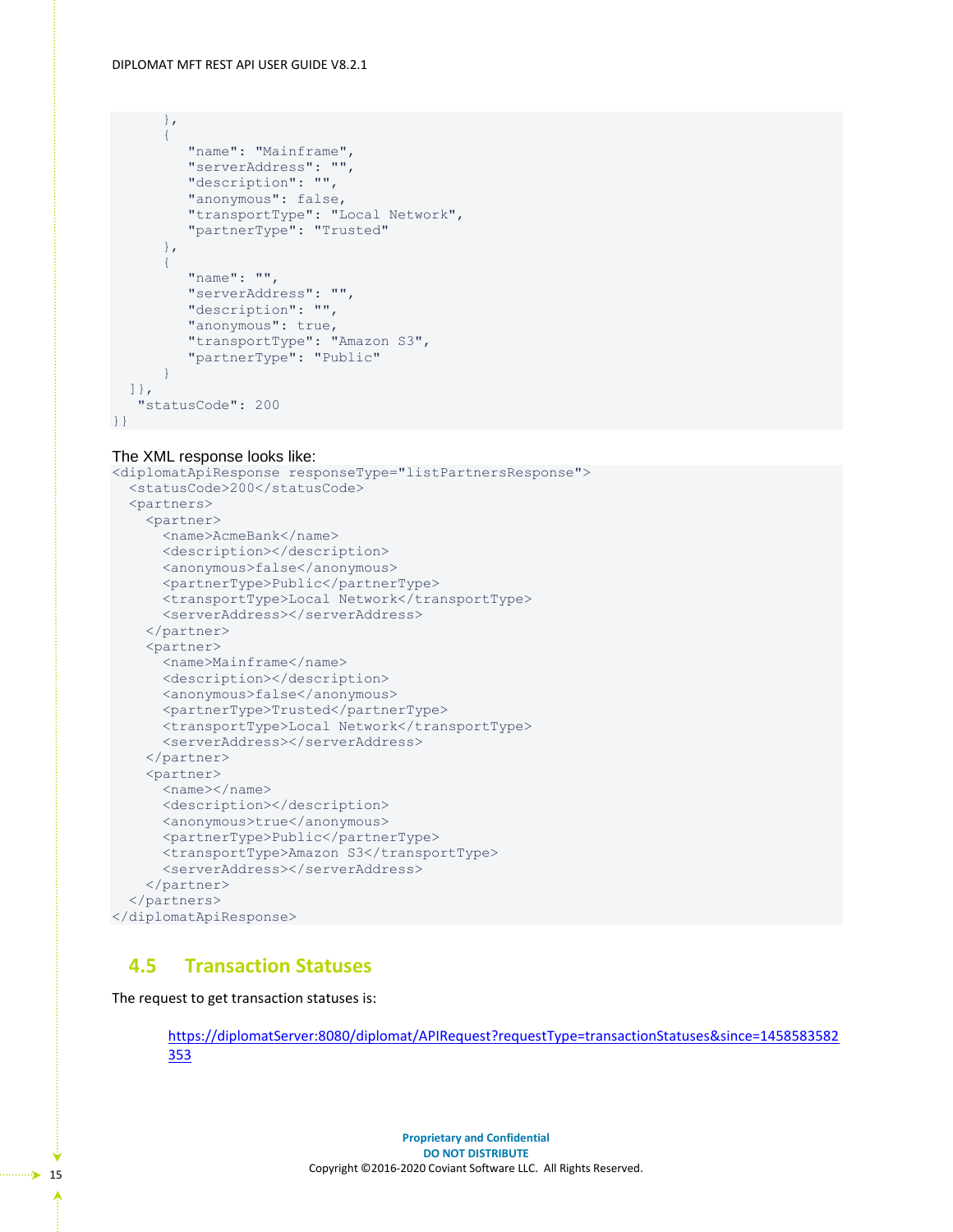The 'since' parameter, which represents a time value, expressed in units used internally by the Diplomat MFT Service is optional. When used, it limits the response to only transactions whose status has changed since the given time. In this case, we have used the value that was returned by our *RunJob r*equest as the scheduled time of the job we want to monitor.

**NOTE:** Each transaction statuses response contains the JobHistory record of the most recent associated job, if there is one.

The response from the Diplomat MFT Service is:

```
<diplomatApiResponse responseType="transactionStatusesResponse">
        <statusCode>200</statusCode>
         <monitorTime>1458584289309</monitorTime>
         <dbUpdating>false</dbUpdating>
         <transactionStatusSummary row="0" column="0" value="2"/>
         <transactionStatusSummary row="0" column="1" value="4"/>
         <transactionStatusSummary row="1" column="0" value="1"/>
         <transactionStatusSummary row="1" column="1" value="0"/>
         <transactionStatusSummary row="2" column="0" value="0"/>
         <transactionStatusSummary row="2" column="1" value="0"/>
         <transactionStatusSummary row="3" column="0" value="0"/>
         <transactionStatusSummary row="3" column="1" value="0"/>
         <transactionStatus>
                 <monitorTime>1458584289397</monitorTime>
                 <transactionId>0000000000000010</transactionId>
                 <transactionName>outboundSample</transactionName>
                 <transactionType>Outbound</transactionType>
                 <transactionState>Not Scheduled</transactionState>
                 <jobHistory>
                         <sequence>0000000000000092</sequence>
                         <transactionName>outboundSample</transactionName>
                         <startTime>1458583582353</startTime>
                         <endTime>1458583588192</endTime>
                         <status>Complete</status>
                         <completionStatus>Successful</completionStatus>
                         <filesFound>1</filesFound>
                         <filesSuccessful>1</filesSuccessful>
                         <filesFailed>0</filesFailed>
                        <execAttempt>1</execAttempt>
                         <completion>1.0</completion>
                         <fileHistory>
                                 <sequence>0000000000000092</sequence>
                                  <source>file1.txt</source>
                                  <destination>file1.txt</destination>
                                 <startTime>1458583588103</startTime>
                                  <endTime>1458583588182</endTime>
                                <status>Complete</status>
                                  <completionStatus>Successful</completionStatus>
                                  <size>7</size>
                                  <numRetries>0</numRetries>
                         </fileHistory>
                 </jobHistory>
         </transactionStatus>
```
**Proprietary and Confidential DO NOT DISTRIBUTE** Copyright ©2016-2020 Coviant Software LLC. All Rights Reserved. <sup>16</sup>

ò,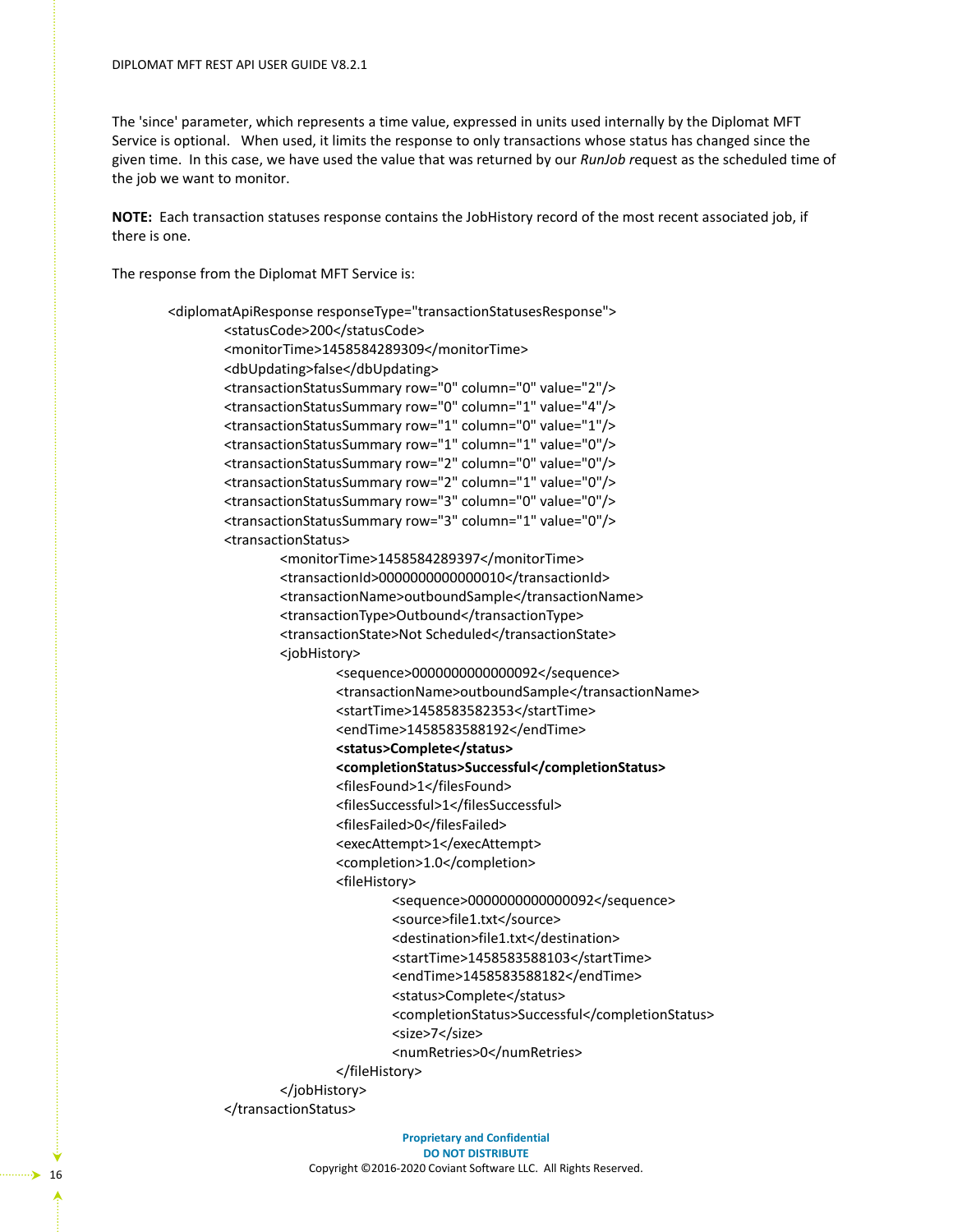#### </diplomatApiResponse>

The status code of 200 indicates that the Transaction Statuses request was successful.

The pertinent data, for the purposes of this example, is contained in the <status> tag in the JobHistory portion of the XML bolded above. Valid values are:

- **Delayed** Job executed using a Diplomat MFT Scripting Agent command with a <delay> parameter.
- **Queued** Job waiting in queue for execution.
- **Running** Job actively executing.
- **Cancelling** Request to cancel job occurred, but job is still executing.
- **Terminating** Request to terminate job occurred, but job is still executing.
- **Aborting** Unrecoverable error encountered.

*Transaction Statuses* requests can be issued on a polling basis, if necessary, in order to keep the client session alive until the job is complete.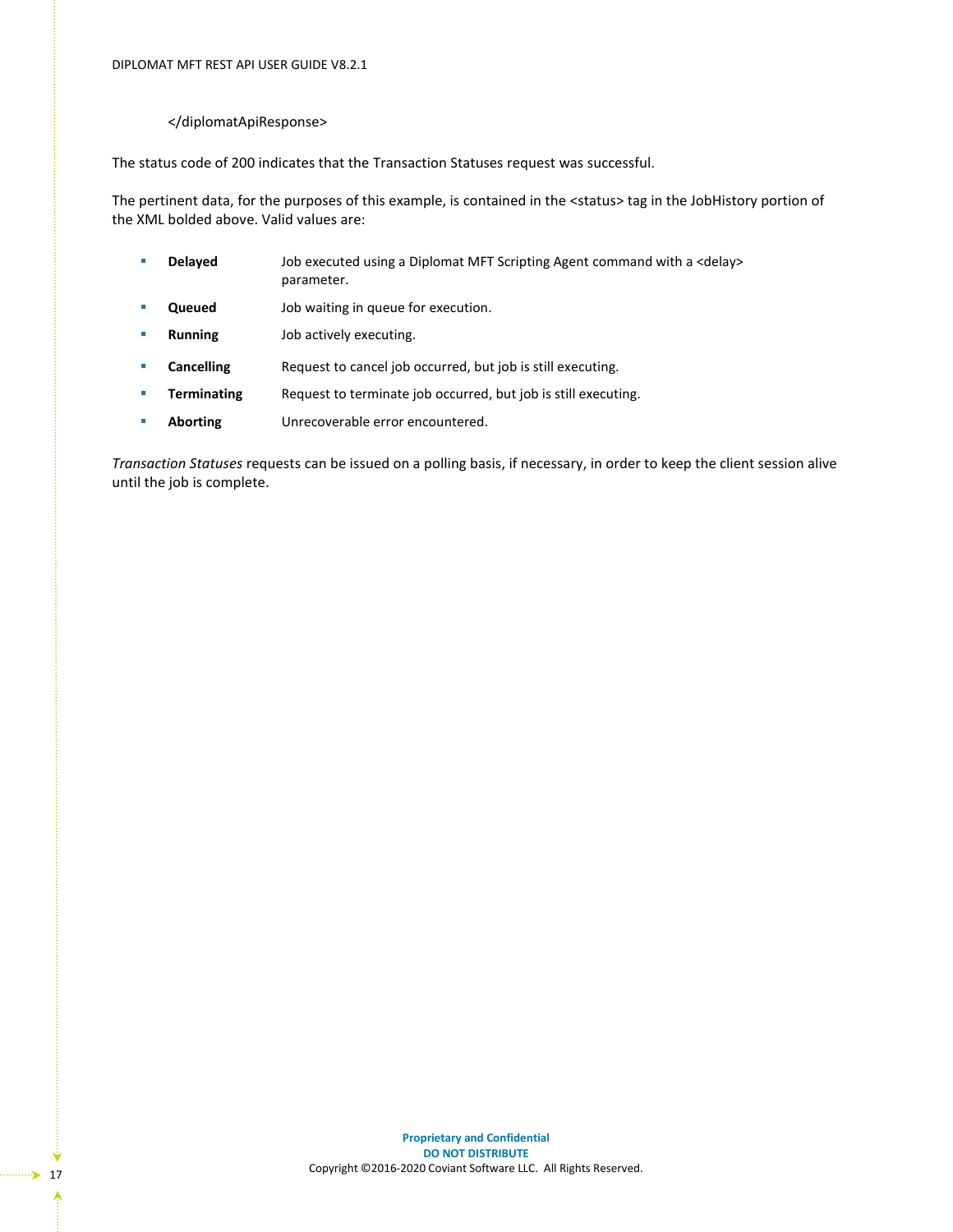Once the job is complete the overall job completion status is displayed in the <completionStatus> tag in the JobHistory portion of the XML bolded above. Valid values are:

| a, | <b>Preview License</b>            | Job attempted to run, but was stopped due to no valid license.                                                                                                                             |
|----|-----------------------------------|--------------------------------------------------------------------------------------------------------------------------------------------------------------------------------------------|
| ×  | File(s) not Found                 | No files were found on the most recent execution and transaction was not<br>set to Fail if File(s) Not Found.                                                                              |
| ×  | <b>Required File(s) Not Found</b> | Some files were found on the most recent execution, but one or more<br>required files were not found and transaction was not set to Fail if File(s)<br>Not Found.                          |
| ×  | <b>Successful</b>                 | Most recent execution completed successfully. Email and other<br>notifications indicate the job was Successful.                                                                            |
| ×  | <b>Warning</b>                    | Job completed successfully, but had at least one error that might have<br>affected the integrity of the file(s) being transferred.                                                         |
|    |                                   | Examples of problems generating a Warning status, include:                                                                                                                                 |
|    |                                   | Error closing a file<br>×                                                                                                                                                                  |
|    |                                   | Error deleting an uploaded file after a problem during transmission<br>×<br>Decryption or verification key is not valid for current date<br>ш<br>ASCII file size not within tolerance<br>ш |
|    |                                   | NOTE: Source files with a Warning status are NOT deleted.                                                                                                                                  |
| ٠  | <b>Failure</b>                    | Most recent job execution did not complete successfully. Email and other<br>notifications indicate the job was Failure.                                                                    |
| ×  | <b>Critical</b>                   | Job failed due to a problem with the audit database and audit trail settings<br>set to Treat Failures as Critical.                                                                         |
| a, | Cancelled                         | Job manually cancelled on most recent execution.                                                                                                                                           |
| ш  | <b>Terminated</b>                 | Job manually terminated on most recent execution.                                                                                                                                          |
| ٠  | Incomplete                        | Diplomat MFT Service stopped during job execution.                                                                                                                                         |
| ×  | <b>Missed</b>                     | Jobs are flagged as missed, when Fail if File(s) Not Found is checked and:                                                                                                                 |
|    |                                   | Diplomat MFT Service not running when last job execution scheduled.<br>the late of the state of the state of the state of the state of the late of MET Candi                               |

Job queued, but execution had not started, when Diplomat MFT Service stopped unexpectedly.

### <span id="page-20-0"></span>**4.6 Disconnect**

A *Disconnect* request should always be sent to the Diplomat MFT Service to close the session.

The request to disconnect is:

[https://diplomatServer:8080/diplomat/APIRequest?requestType=disconnect](https://diplomatserver:8080/diplomat/APIRequest?requestType=disconnect)

The response from the Diplomat MFT Service is:

<diplomatApiResponse responseType="okResponse"> <statusCode>200</statusCode> </diplomatApiResponse>

The status code of 200 indicates that the *Disconnect* request was successful.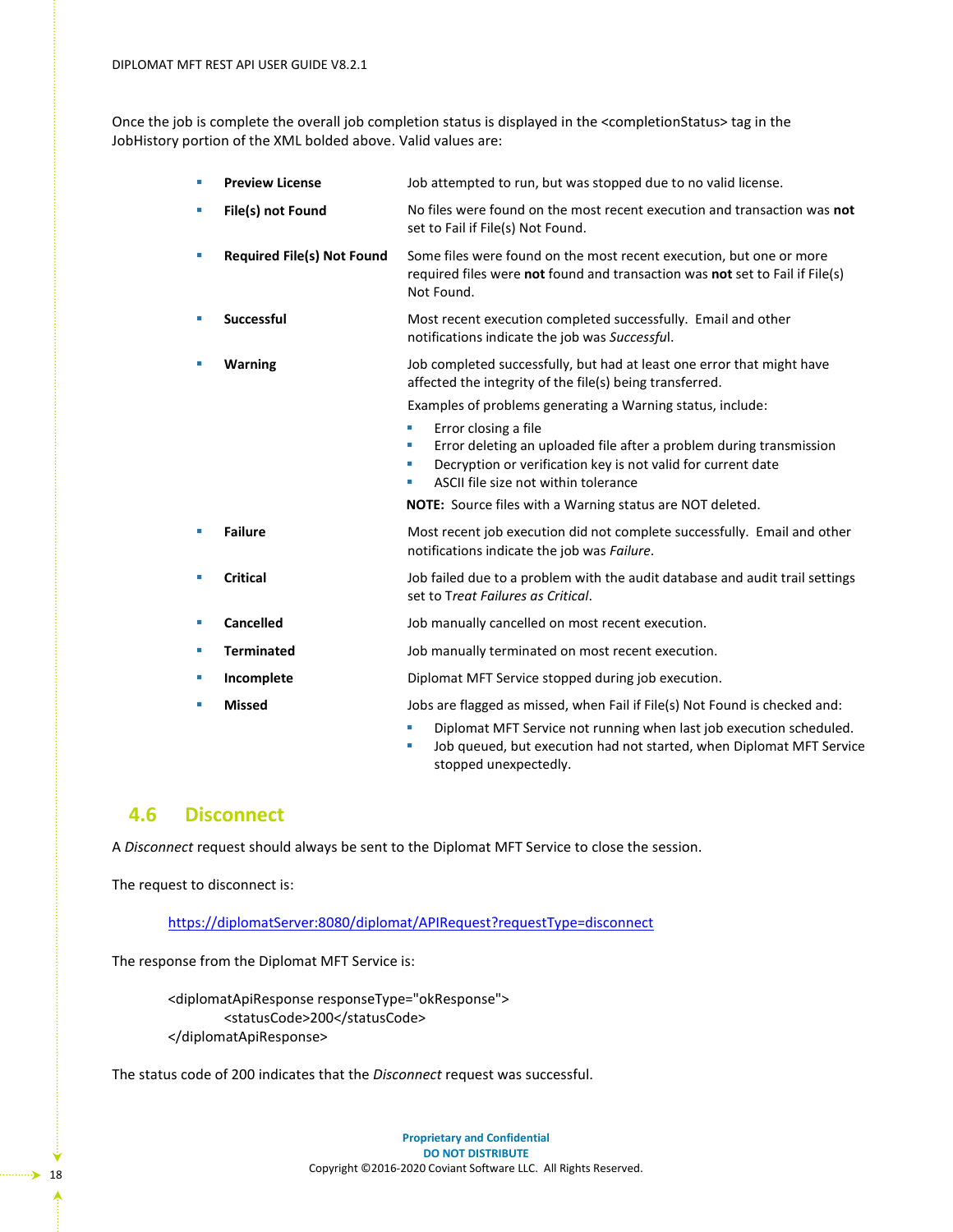## <span id="page-21-0"></span>**5 Appendix: XML Responses**

The body of each HTTP response may be blank if the response code is self-explanatory or it may contain content, which is XML formatted. Examples of the XML details of responses that contain significant content are provided below.

### <span id="page-21-1"></span>**5.1 Connect Request Response**

#### <span id="page-21-2"></span>**5.1.1 200 Response Code**

<diplomatApiResponse responseType="connectResponse"> <statusCode>200</statusCode> <applVersion>6.1.2</applVersion> <serverBuildID>20160211</serverBuildID> <serverDisplayName>CoviantLaptop</serverDisplayName> <diplomatUser> <id>0000000000000001</id> <contactName>Administrator</contactName> <userRole>Administrator</userRole> <userName>Administrator</userName> <lastPasswordUpdate>1444918078230</lastPasswordUpdate> <domain></domain> <userID></userID> <twoFactorAuth>false</twoFactorAuth> <updatedToV52>true</updatedToV52> </diplomatUser>

<authStrategy>Password</authStrategy>

<maxConnections>false</maxConnections>

<passwordExpired>false</passwordExpired>

<noSession>false</noSession>

</diplomatApiResponse>

### <span id="page-21-3"></span>**5.1.2 409 Response Code**

<diplomatApiResponse responseType="connectResponse"> <statusCode>409</statusCode> <applVersion>6.1.2</applVersion> <serverBuildID>20160211</serverBuildID> <serverDisplayName>CoviantLaptop</serverDisplayName> <maxConnections>true</maxConnections> <diplomatConnection> <connectionID> 6f24d2d5-3401-42ec-a0b3-ce6d313b10dc </connectionID> <sessionIpaddress>127.0.0.1</sessionIpaddress> <sessionDomain></sessionDomain> <sessionUserID>Jim</sessionUserID> <contactName>Administrator</contactName> </diplomatConnection> <passwordExpired>false</passwordExpired> <noSession>false</noSession> </diplomatApiResponse>

Ą,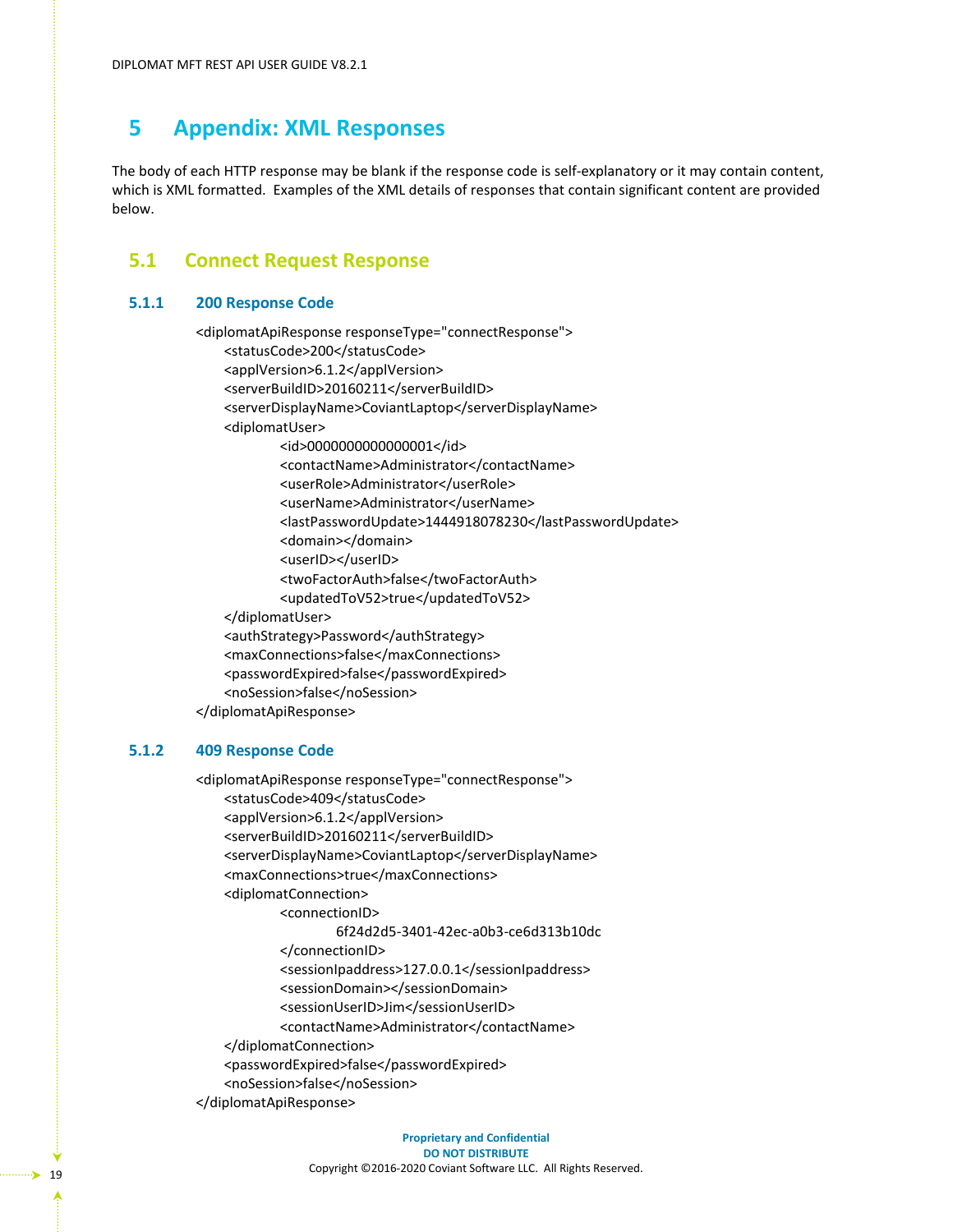### <span id="page-22-0"></span>**5.2 Job Histories Request Response**

### <span id="page-22-1"></span>**5.2.1 200 Response Code**

<diplomatApiResponse responseType="jobHistoriesResponse"> <statusCode>200</statusCode> <jobHistoryEnabled>true</jobHistoryEnabled> <jobHistoryClientUpdateRate>10</jobHistoryClientUpdateRate> <jobHistories> <monitorTime>1457970974435</monitorTime> <transactionName>inftpsold</transactionName> <jobHistory> <sequence>0000000000000083</sequence> <updateTime>1457970273040</updateTime> <transactionName>inftpsold</transactionName> <startTime>1451771368454</startTime> <endTime>1451771442559</endTime> <status>Complete</status> <completionStatus>Successful</completionStatus> <filesFound>1</filesFound> <filesSuccessful>1</filesSuccessful> <filesFailed>0</filesFailed> <execAttempt>1</execAttempt> <completion>1.0</completion> <fileHistory> <sequence>0000000000000083</sequence> <source>big.txt</source> <destination>big.txt</destination> <startTime>1451771371425</startTime> <endTime>1451771385325</endTime> <status>Complete</status> <completionStatus>Successful</completionStatus> <size>39083371</size>

<numRetries>0</numRetries>

 </fileHistory> </jobHistory>

 </jobHistories> </diplomatApiResponse>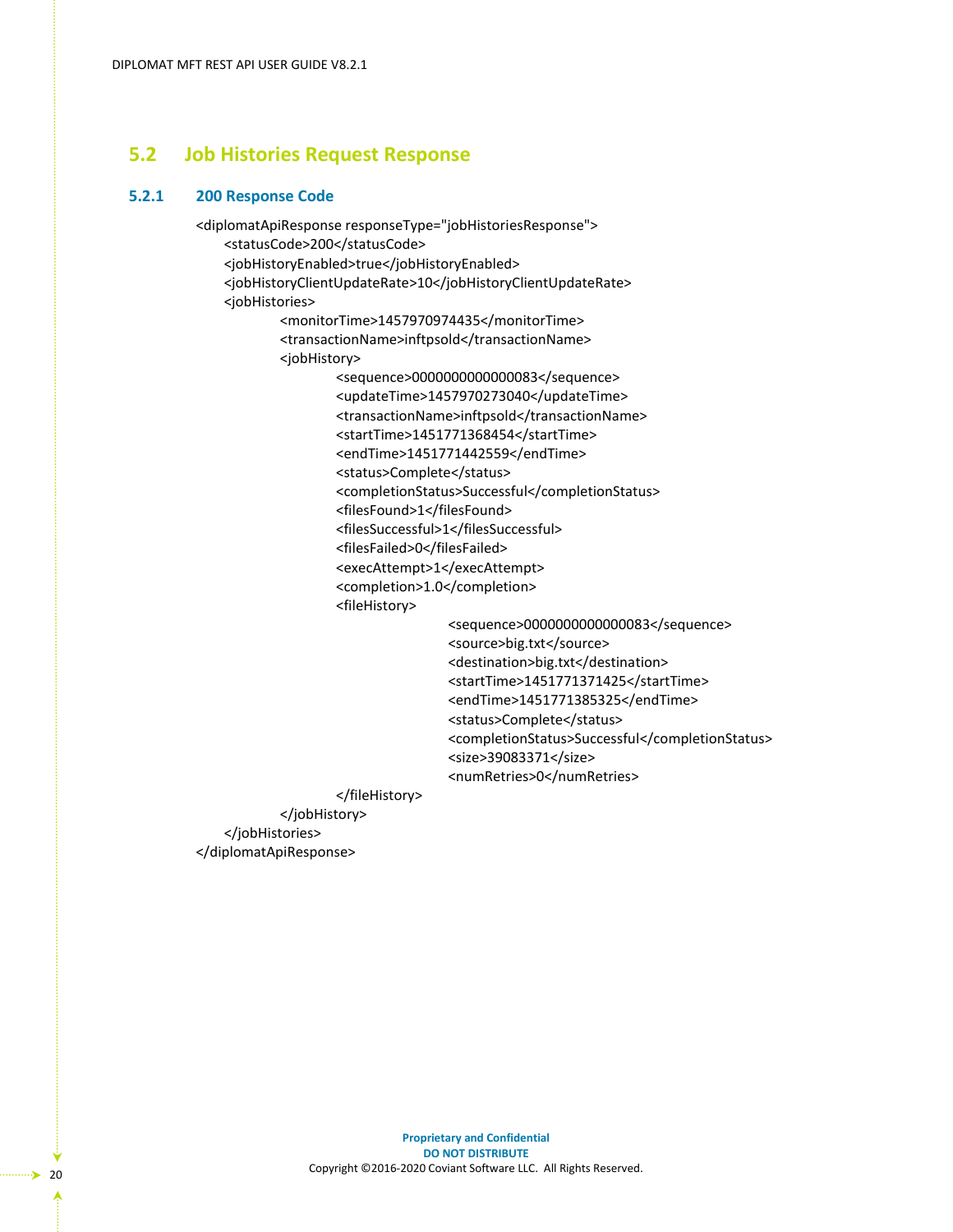### <span id="page-23-0"></span>**5.3 Job Summary Request Response**

#### <span id="page-23-1"></span>**5.3.1 200 Response Code**

<diplomatApiResponse responseType="summaryResponse"> <statusCode>200</statusCode> <summary>Outbound transaction

Source files obtained from C:/downloads/thru/demo FilesComplete Last modified: 20151217.110832 File size: 61

Encryption not required Signature not required

Destination files sent to recipient address(es) jim.ford@coviantsoftware.com from sender address jim@muirford.com None

Primary archiving skipped

Additional archiving skipped

No audit record written

Server Address: CoviantLaptop/10.0.0.145 Server Startup Time: March 14, 2016 12:19:17 PM Diplomat Version: 6.1.2

</summary> </diplomatApiResponse>

### <span id="page-23-2"></span>**5.4 Log Buffer Request**

### <span id="page-23-3"></span>**5.4.1 200 Response Code**

<diplomatApiResponse responseType="logBufferResponse"> <statusCode>200</statusCode> <bufferNumber>0</bufferNumber> <lineNumber>0</lineNumber> <line>&gt;Informational February 27, 2016 5:45:03 PM EST</line> <line>Transaction &quot;inftpsold&quot;: Scheduler cancelled.</line> ...

<line>&gt;Informational March 14, 2016 12:11:24 PM EDT</line> <line>Transaction &quot;inftpsold&quot;: Scheduler cancelled.</line> </diplomatApiResponse>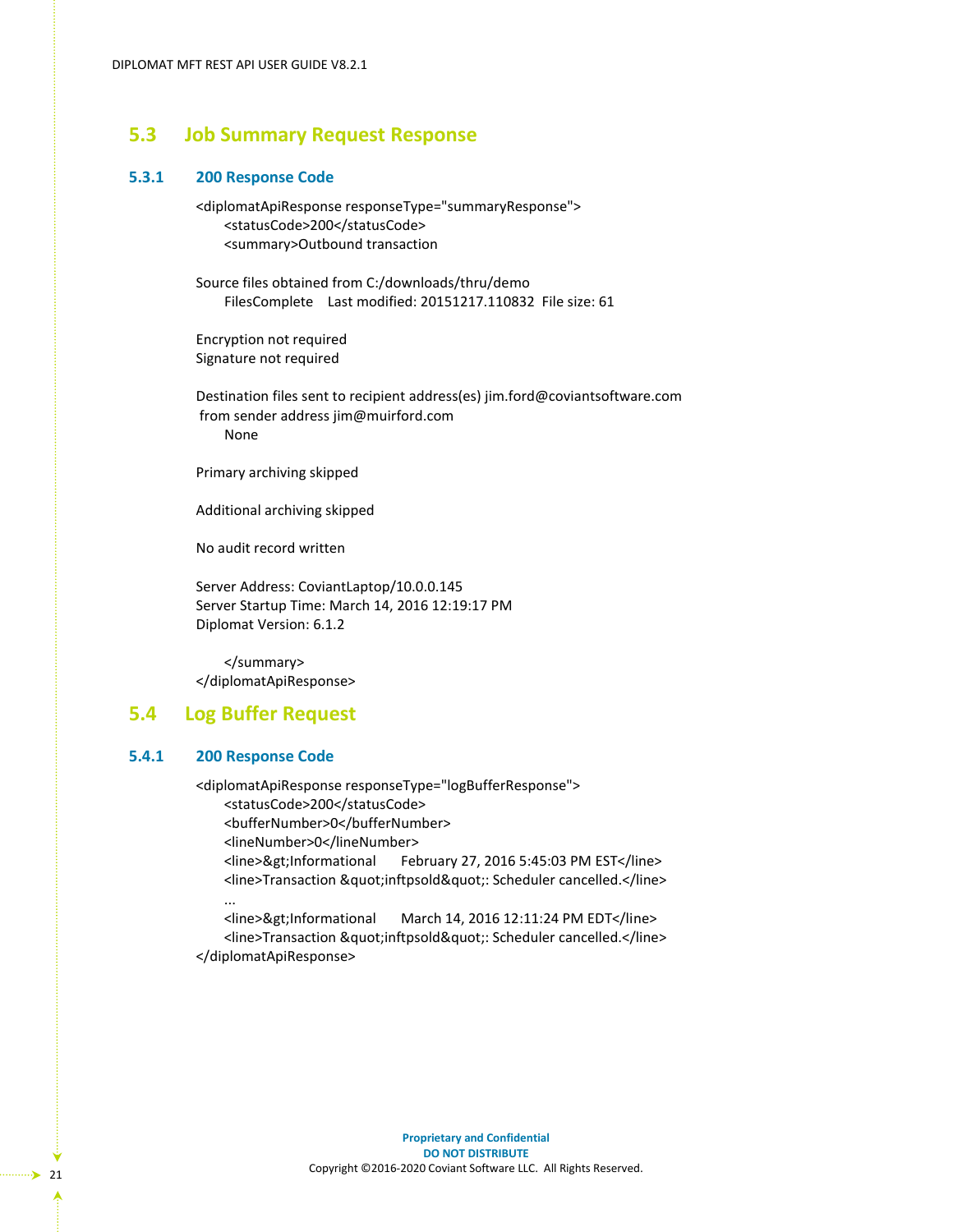### <span id="page-24-0"></span>**5.5 Log View Request**

#### <span id="page-24-1"></span>**5.5.1 200 Response Code**

<diplomatApiResponse responseType="logViewResponse"> <statusCode>200</statusCode> <id>log4276764123321746783.tmp</id> <numLines>60</numLines> <bufferSize>1000</bufferSize> </diplomatApiResponse>

### <span id="page-24-2"></span>**5.6 Transaction Statuses Request**

### <span id="page-24-3"></span>**5.6.1 200 Response Code**

<diplomatApiResponse responseType="transactionStatusesResponse"> <statusCode>200</statusCode> <monitorTime>1457973007219</monitorTime> <dbUpdating>false</dbUpdating> <transactionStatusSummary row="0" column="0" value="2"/> <transactionStatusSummary row="0" column="1" value="3"/> <transactionStatusSummary row="1" column="0" value="1"/> <transactionStatusSummary row="1" column="1" value="0"/> <transactionStatusSummary row="2" column="0" value="0"/> <transactionStatusSummary row="2" column="1" value="0"/> <transactionStatusSummary row="3" column="0" value="0"/> <transactionStatusSummary row="3" column="1" value="0"/> <transactionStatus>

> <monitorTime>1457973007220</monitorTime> <transactionId>0000000000000005</transactionId> <transactionName>emailtest</transactionName> <transactionType>Outbound</transactionType> <transactionState>Not Scheduled</transactionState> <jobHistory>

> > <sequence>0000000000000080</sequence> <transactionName>emailtest</transactionName> <startTime>1450368571726</startTime> <endTime>1450368590373</endTime> <status>Complete</status> <completionStatus>Successful</completionStatus> <filesFound>2</filesFound> <filesSuccessful>2</filesSuccessful> <filesFailed>0</filesFailed> <execAttempt>1</execAttempt> <completion>1.0</completion> <nextScheduled>1450368627739</nextScheduled> <fileHistory>

> > > <sequence>0000000000000080</sequence> <source>file1.txt</source> <destination>file1.txt</destination> <startTime>1450368571828</startTime> <endTime>1450368579734</endTime> <status>Complete</status>

**Proprietary and Confidential DO NOT DISTRIBUTE** Copyright ©2016-2020 Coviant Software LLC. All Rights Reserved. <sup>22</sup>